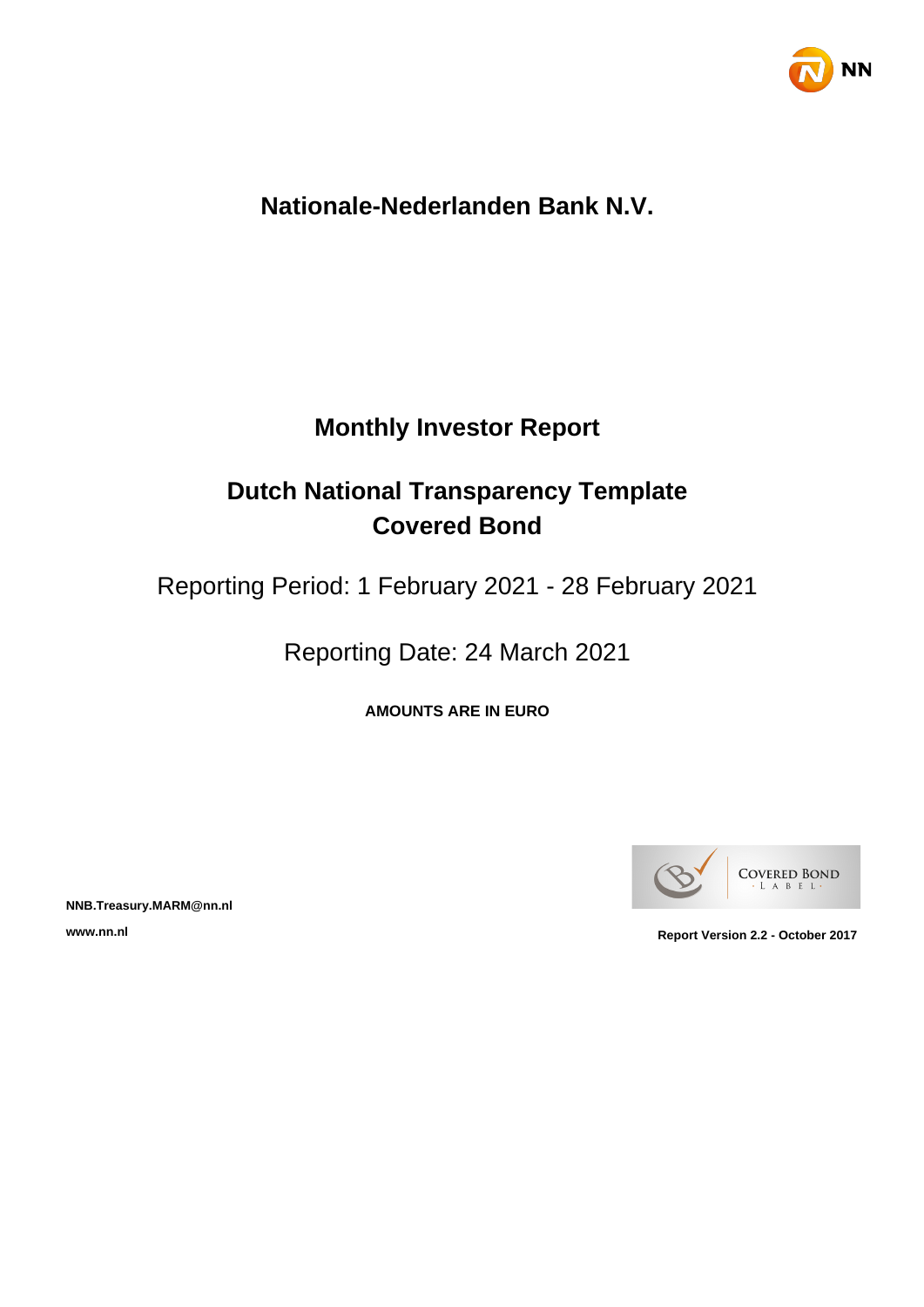#### **Table of Contents**

|                                                   | Page           |
|---------------------------------------------------|----------------|
| <b>Covered Bonds</b>                              | 3              |
| <b>Asset Cover Test</b>                           | $\overline{4}$ |
| <b>Counterparty Credit Ratings &amp; Triggers</b> | 5              |
| Ledgers & Investments                             | 6              |
| Regulatory Information                            | $\overline{7}$ |
| Stratifications                                   | 8              |
| Glossary                                          | 26             |
| <b>Contact Information</b>                        | 28             |
|                                                   |                |

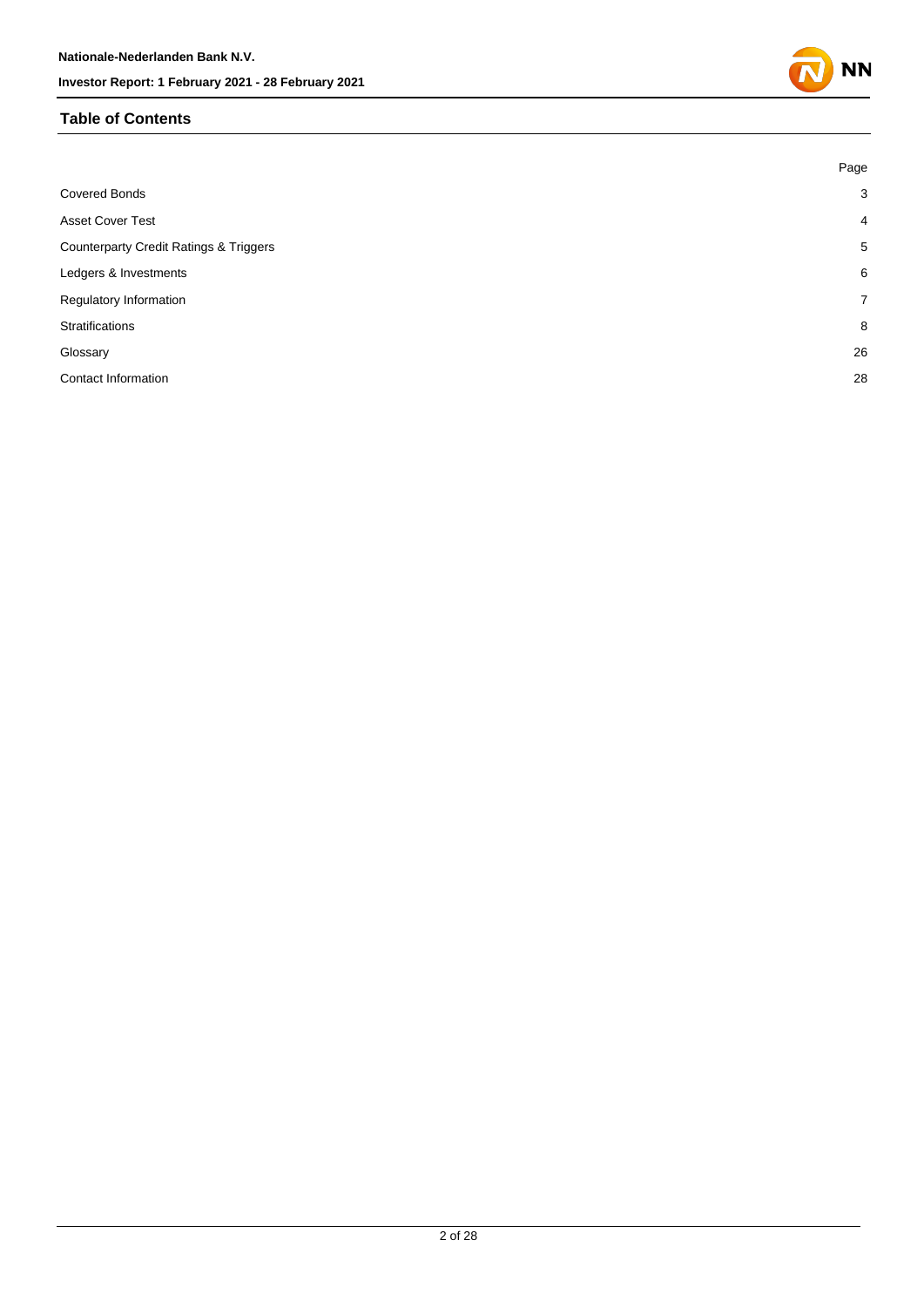

#### **Covered Bonds**

| Series                | <b>ISIN</b>  | Currencv   | <b>Initial Principal</b><br>Balance* | Outstanding<br>Amount* | Coupon  | Issuance<br>Date | <b>Maturity</b><br>Date | <b>IRS Counterparty</b> | Redemption<br>Type | LCR HQLA<br>Category |
|-----------------------|--------------|------------|--------------------------------------|------------------------|---------|------------------|-------------------------|-------------------------|--------------------|----------------------|
| <b>SB CB Series 1</b> | NL0015436072 | <b>EUR</b> | 500.000.000                          | 500.000.000            | 0.0100% | 08/07/20         | 08/07/30                |                         | <b>Bullet</b>      |                      |
| <b>SB CB Series 2</b> | NL0015614611 | <b>EUR</b> | 500.000.000                          | 500.000.000            | 0.0500% | 24/09/20         | 24/09/35                |                         | <b>Bullet</b>      |                      |
| <b>SB CB Series 3</b> | NL00150002A1 | <b>EUR</b> | 250,000,000                          | 250,000,000            | 0.0500% | 12/11/20         | 12/11/40                |                         | <b>Bullet</b>      |                      |

\* Amounts to be reported in the relevant currency, and also the euro-equivalent amounts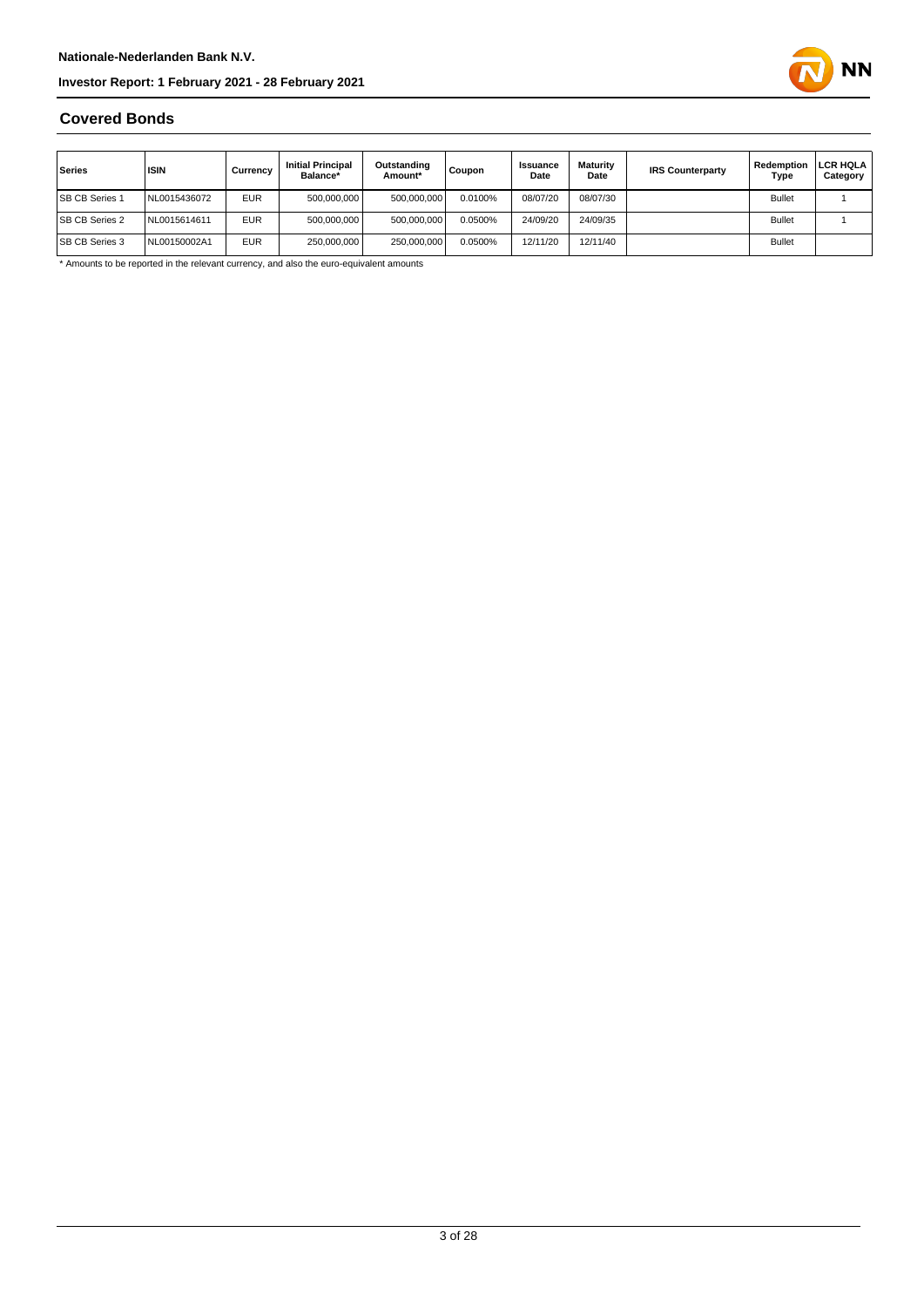#### **Asset Cover Test**

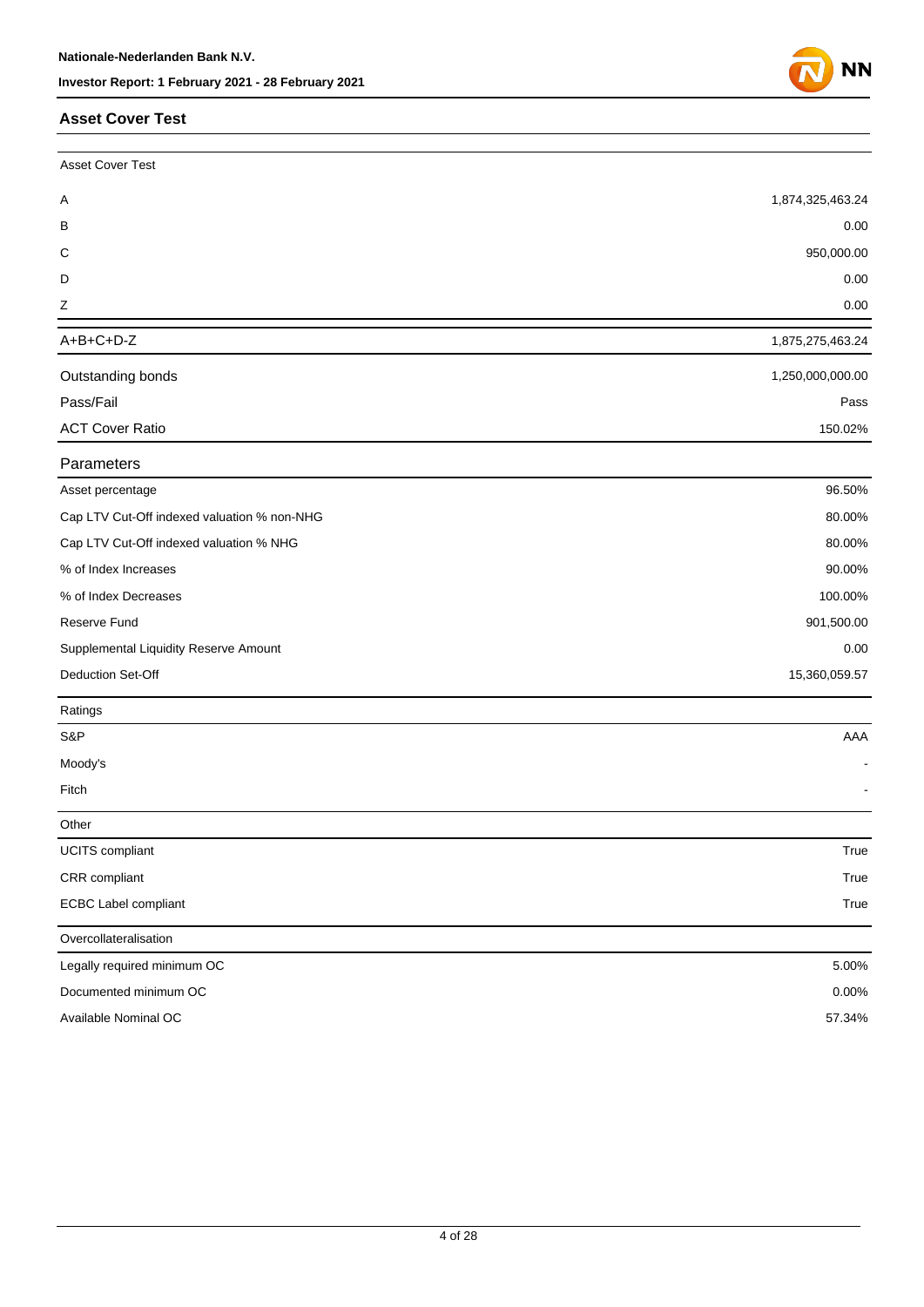

#### **Counterparty Credit Ratings & Triggers**

|                                                   |                                    | S&P (ST/LT)       |                   | Moody's (ST/LT)   |                   | Fitch (ST/LT)     |                   | <b>DBRS (ST/LT)</b> |                   |                                                                                                                   |  |
|---------------------------------------------------|------------------------------------|-------------------|-------------------|-------------------|-------------------|-------------------|-------------------|---------------------|-------------------|-------------------------------------------------------------------------------------------------------------------|--|
| Role                                              | Party                              | Rating<br>trigger | Current<br>rating | Rating<br>trigger | Current<br>rating | Rating<br>trigger | Current<br>rating | Rating<br>trigger   | Current<br>rating | Consequence if breached*                                                                                          |  |
| <b>CBC Account Bank</b>                           | N.V. Bank Nederlandse              | / BBB             | / AAA             |                   |                   |                   |                   |                     |                   | Another party (with sufficient                                                                                    |  |
|                                                   | Gemeenten                          |                   |                   |                   |                   |                   |                   |                     |                   | ratings) has to fulfill the CBC<br>Account Bank role or quarantee<br>the relevant CBC Account Bank<br>obligations |  |
| Issuer                                            | Nationale-Nederlanden<br>Bank N.V. | / A               | $/A -$            |                   |                   |                   |                   |                     |                   | Reserve Account Trigger,<br>minimal required amount needs<br>to be posted on reserve fund<br>account              |  |
| Issuer                                            | Nationale-Nederlanden<br>Bank N.V. | $A-2$ / BBB       | $A-1/A-$          |                   |                   |                   |                   |                     |                   | Set off retail savings at issuer<br>account above deposit<br>guarantee scheme                                     |  |
| Seller Collection Account   ING Bank N.V.<br>Bank |                                    | BBB               | $/A+$             |                   |                   |                   |                   |                     |                   | Open escrow account in the<br>name of CBC and credit<br>expected cashflow amount on<br>next Calculation Date      |  |

\* Event is triggered if credit rating is below the rating as mentioned in the table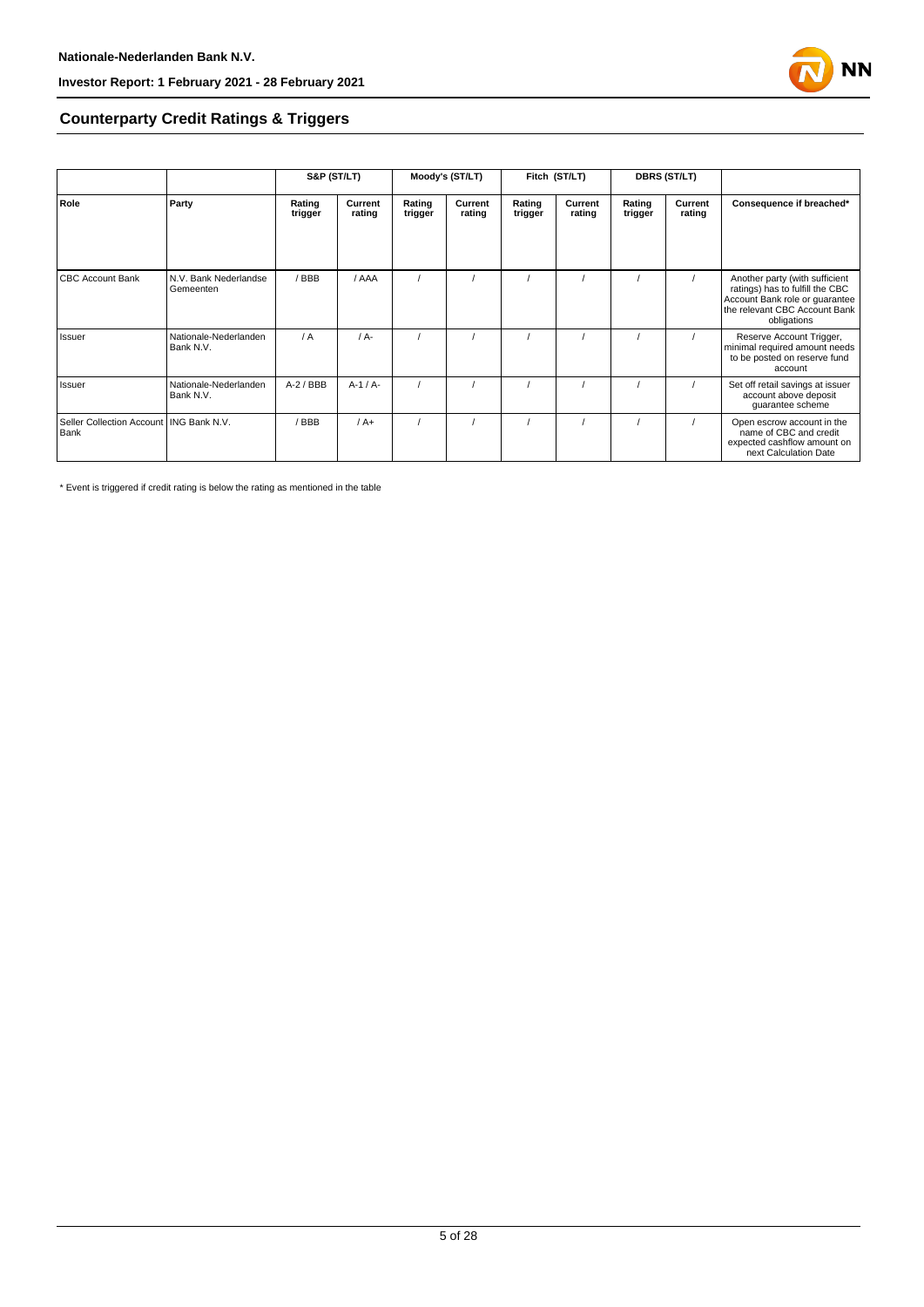

#### **Ledgers & Investments**

#### **Ledgers**

| Total                   | 950,000.00 |
|-------------------------|------------|
| Reserve Fund Ledger     | 950,000.00 |
| <b>Principal Ledger</b> | 0.00       |
| Revenue Ledger          | 0.00       |

#### **Investments**

| <b>Substitution Assets Balance</b> | 0.001 |
|------------------------------------|-------|
| Authorised Investments Balance     | 0.001 |
| <b>Total</b>                       | 0.001 |

#### **Liquidity Buffer**

| Outflows                          | 0.00 |
|-----------------------------------|------|
| <b>Required Liquidity Buffer</b>  | 0.00 |
|                                   |      |
| <b>Inflows</b>                    | 0.00 |
| Cash                              |      |
| <b>Bonds</b>                      |      |
| <b>Available Liquidity Buffer</b> | 0.00 |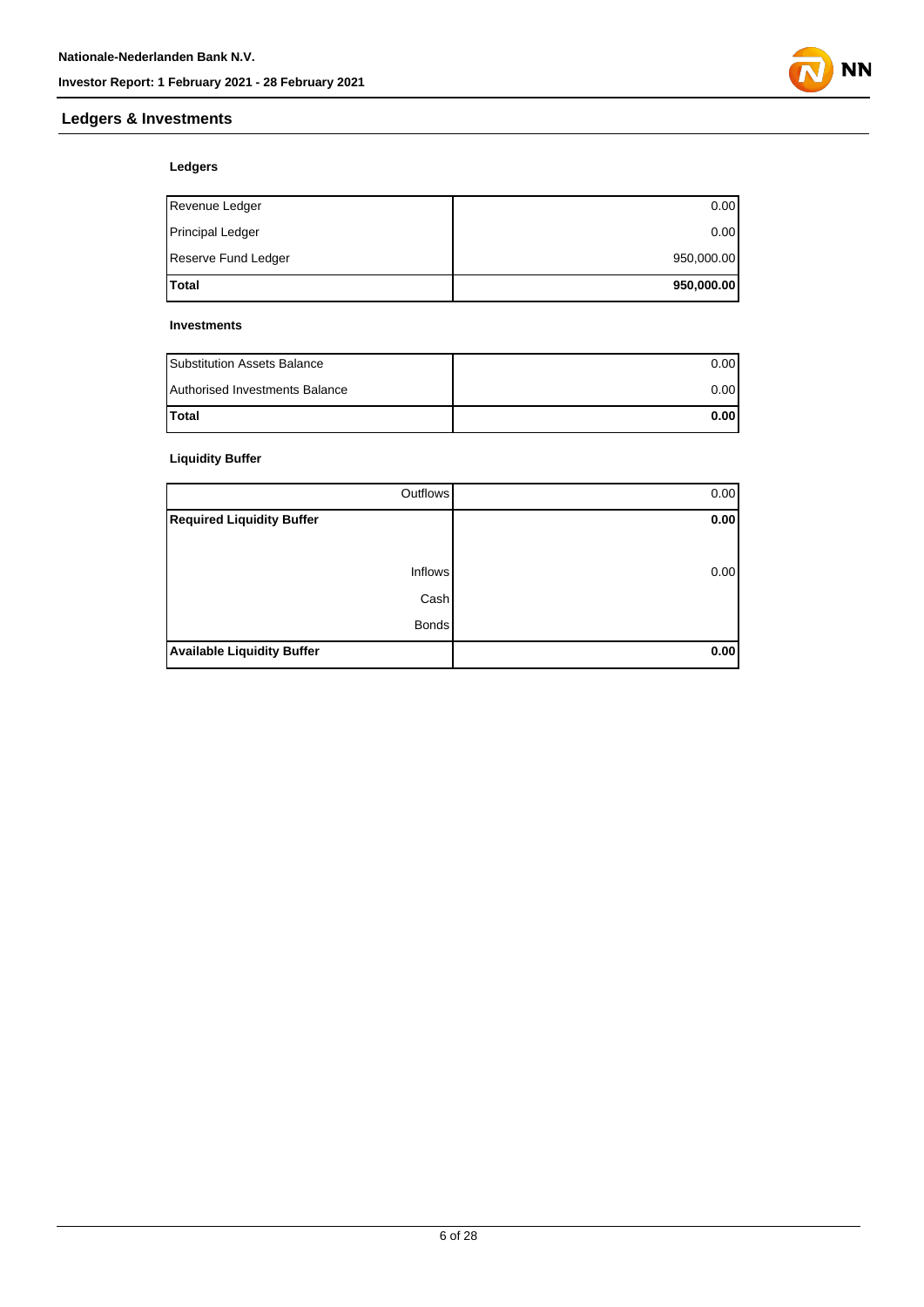#### **Regulatory Information**

#### **CRR Article 129**

**Article 129 CRR "Exposures in the form of covered bonds" (7) Exposures in the form of covered bonds are eligible for preferential treatment, provided that the institution investing in the covered bonds can demonstrate to the competent authorities that: (a)** it receives portfolio information at least on: (i) the value of the covered pool and outstanding covered bonds; value of the cover pool table Portfolio characteristics value of the outstanding covered bonds table Covered Bonds (ii) the geographical distribution and type of cover assets, loan size, interest rate and currency risks; geographical distribution of cover assets table 14 Geographical Distribution type of cover assets table Portfolio Characteristics loan size table 3 Outstanding Loan Amount interest rate risk and currency risk table Covered Bonds for coupon and currency information of the covered bonds table 10 Coupon for coupons of mortgages table Counterparty Ratings & Triggers for IRS/TRS information See base prospectus for information about hedging Only EUR denominated mortgages: see BP (iii) the maturity structure of cover assets and covered bonds; and

| <i>maturity structure of cover assets</i> table 6 Legal Maturity                                                      |                                 |
|-----------------------------------------------------------------------------------------------------------------------|---------------------------------|
| maturity structure of covered bonds table Covered Bonds                                                               |                                 |
| (iv) the percentage of loans more than ninety days past<br>due:                                                       | table Delinguencies             |
| (b) the issuer makes the information referred to in point (a)<br>available to the institution at least semi annually. | table Portfolio Characteristics |

#### **Overcollateralisation**

| Legally required minimum OC | table Asset Cover Test |
|-----------------------------|------------------------|
| Documented minimum OC       | table Asset Cover Test |
| Nominal OC                  | table Asset Cover Test |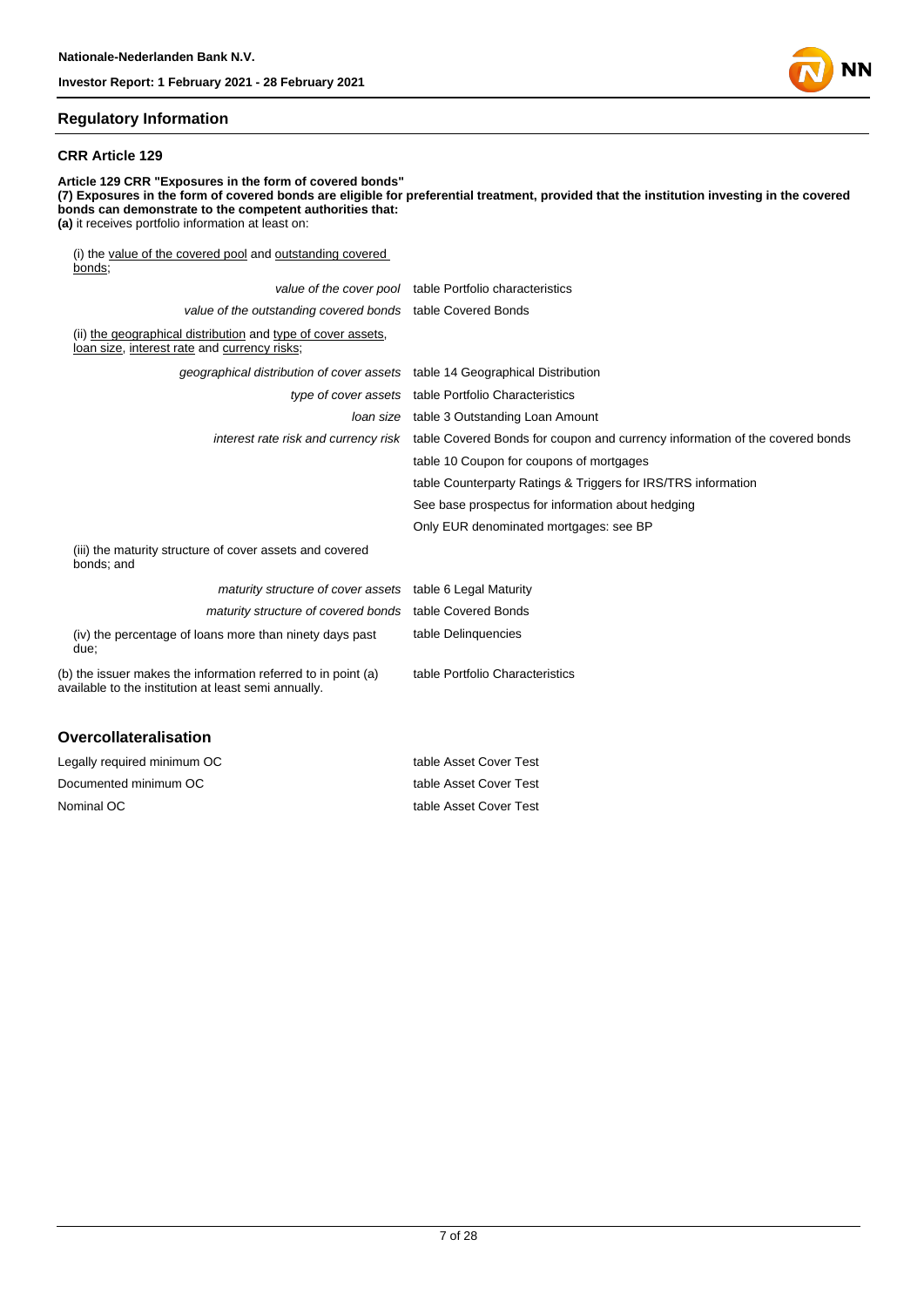## **Stratifications**

| <b>Portfolio Characteristics</b>                             |                             |
|--------------------------------------------------------------|-----------------------------|
| Principal amount                                             | 2,092,819,923.80            |
| Value of saving deposits                                     | 127,019,220.39              |
| Net principal balance                                        | 1,965,800,703.41            |
| <b>Construction Deposits</b>                                 | 2,711,254.28                |
| Net principal balance excl. Construction and Saving Deposits | 1,963,089,449.13            |
|                                                              |                             |
| Number of loans                                              | 8,868                       |
| Number of loanparts                                          | 20,104                      |
| Average principal balance (borrower)                         | 221,673.51                  |
| Average principal balance (loanpart)                         | 97,781.57                   |
| Weighted average current interest rate                       | 2.65%                       |
| Weighted average maturity (in years)                         | 31.67                       |
| Weighted average remaining time to interest reset (in years) | 11.50                       |
| Weighted average seasoning (in years)                        | 6.83                        |
| Weighted average CLTOMV                                      | 77.66%                      |
| Weighted average CLTIMV                                      | 61.89%                      |
| Maximum current interest rate                                | 7.30%                       |
| Minimum current interest rate                                | 0.92%                       |
|                                                              |                             |
| Type of cover assets:                                        | Dutch Residential Mortgages |
| Currency Portfolio:                                          | <b>EUR</b>                  |
| Frequency of publication National Transparancy Template:     | Monthly                     |

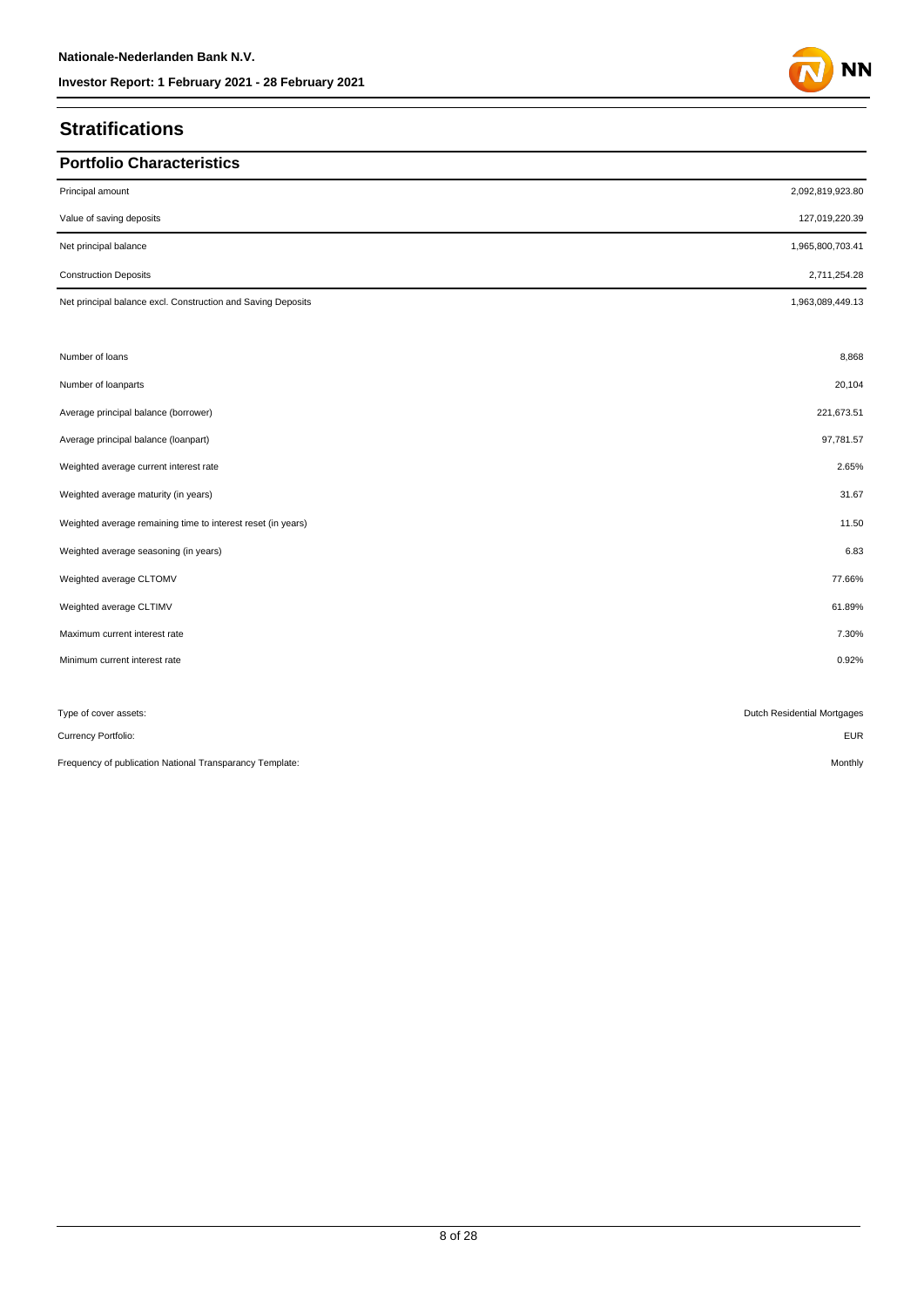## **1. Delinquencies**

| From $(>)$ | Until $($ $\leq$ $=$ $)$ | <b>Arrears Amount</b> | Aggregate<br><b>Outstanding Not.</b><br>Amount | % of Total | Nr of Mortgage<br>Loans | % of Total | Weighted<br>Average<br>Coupon | Weighted<br>Average<br><b>Maturity</b> | Weighted<br>Average<br><b>CLTIMV</b> |
|------------|--------------------------|-----------------------|------------------------------------------------|------------|-------------------------|------------|-------------------------------|----------------------------------------|--------------------------------------|
|            | Performing               | 0.00                  | 1,959,709,772.21                               | 99.69%     | 8,839                   | 99.67%     | 2.65%                         | 31.68                                  | 61.75%                               |
| $\leq$     | 30 days                  | 8,965.04              | 3,645,795.26                                   | 0.19%      | 17                      | 0.19%      | 2.58%                         | 37.53                                  | 68.56%                               |
| 30 days    | 60 days                  | 9,532.07              | 2,331,856.09                                   | 0.12%      | 11                      | 0.12%      | 2.51%                         | 30.68                                  | 64.01%                               |
| 60 days    | 90 days                  | 856.43                | 113,279.85                                     | 0.01%      |                         | 0.01%      | 2.44%                         | 18.87                                  | 61.29%                               |
| 90 days    | 120 days                 | 0.00                  | 0.00                                           | 0.00%      | 0                       | 0.00%      | 0.00%                         | 0.00                                   | 0.00%                                |
| 120 days   | 150 days                 | 0.00                  | 0.00                                           | 0.00%      | 0                       | 0.00%      | 0.00%                         | 0.00                                   | 0.00%                                |
| 150 days   | 180 days                 | 0.00                  | 0.00                                           | 0.00%      | 0                       | 0.00%      | 0.00%                         | 0.00                                   | 0.00%                                |
| 180 days   | $\geq$                   | 0.00                  | 0.00                                           | 0.00%      | 0                       | 0.00%      | 0.00%                         | 0.00                                   | 0.00%                                |
|            | <b>Total</b>             | 19,353.54             | 1,965,800,703.41                               | 100.00%    | 8,868                   | 100.00%    | 2.65%                         | 31.67                                  | 61.89%                               |

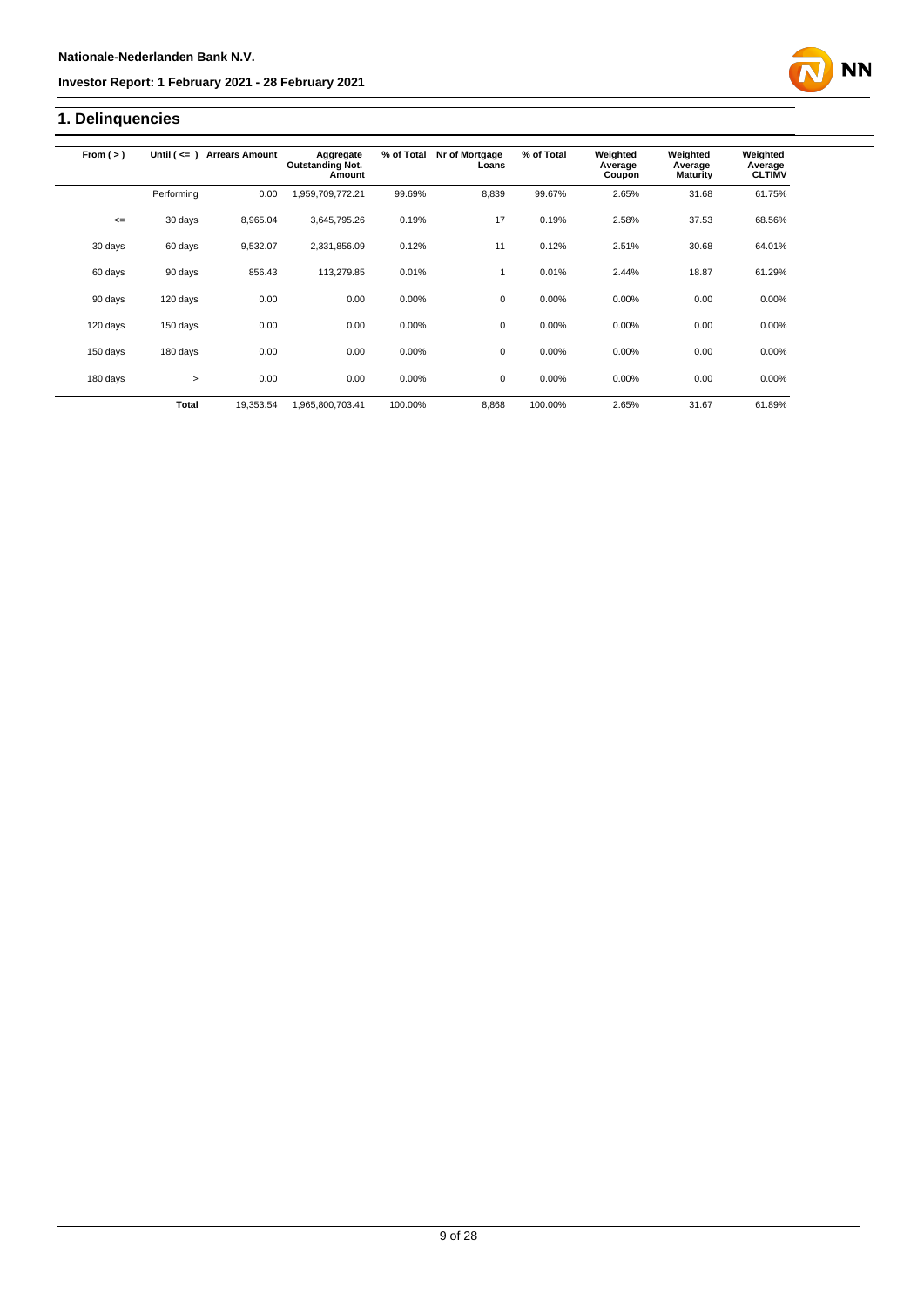

## **2. Redemption Type**

| Description         |       | Aggregate Outstanding<br>Amount | % of Total | Nr of<br>Loanparts | % of Total | Weighted<br>Average<br>Coupon | Weighted<br>Average<br>Maturity | Weighted<br>average<br><b>CLtIMV</b> |
|---------------------|-------|---------------------------------|------------|--------------------|------------|-------------------------------|---------------------------------|--------------------------------------|
| Annuity             |       | 723.736.042.69                  | 36.82%     | 7,205              | 35.84%     | 2.47%                         | 25.93                           | 68.55%                               |
| <b>Bank Savings</b> |       | 331.991.788.41                  | 16.89%     | 3,295              | 16.39%     | 3.08%                         | 16.65                           | 58.69%                               |
| Investment          |       | 59.683.328.72                   | 3.04%      | 332                | 1.65%      | 2.62%                         | 15.53                           | 62.00%                               |
| Interest Only       |       | 734.904.969.82                  | 37.38%     | 7,806              | 38.83%     | 2.65%                         | 48.07                           | 57.76%                               |
| Linear              |       | 38.930.415.61                   | 1.98%      | 442                | 2.20%      | 2.36%                         | 25.02                           | 62.35%                               |
| Life                |       | 61.609.859.52                   | 3.13%      | 714                | 3.55%      | 2.65%                         | 9.54                            | 53.08%                               |
| Savings             |       | 14.944.298.64                   | 0.76%      | 310                | 1.54%      | 3.05%                         | 12.30                           | 48.47%                               |
|                     | Total | 1.965.800.703.41                | 100.00%    | 20.104             | 100.00%    | 2.65%                         | 31.69                           | 61.89%                               |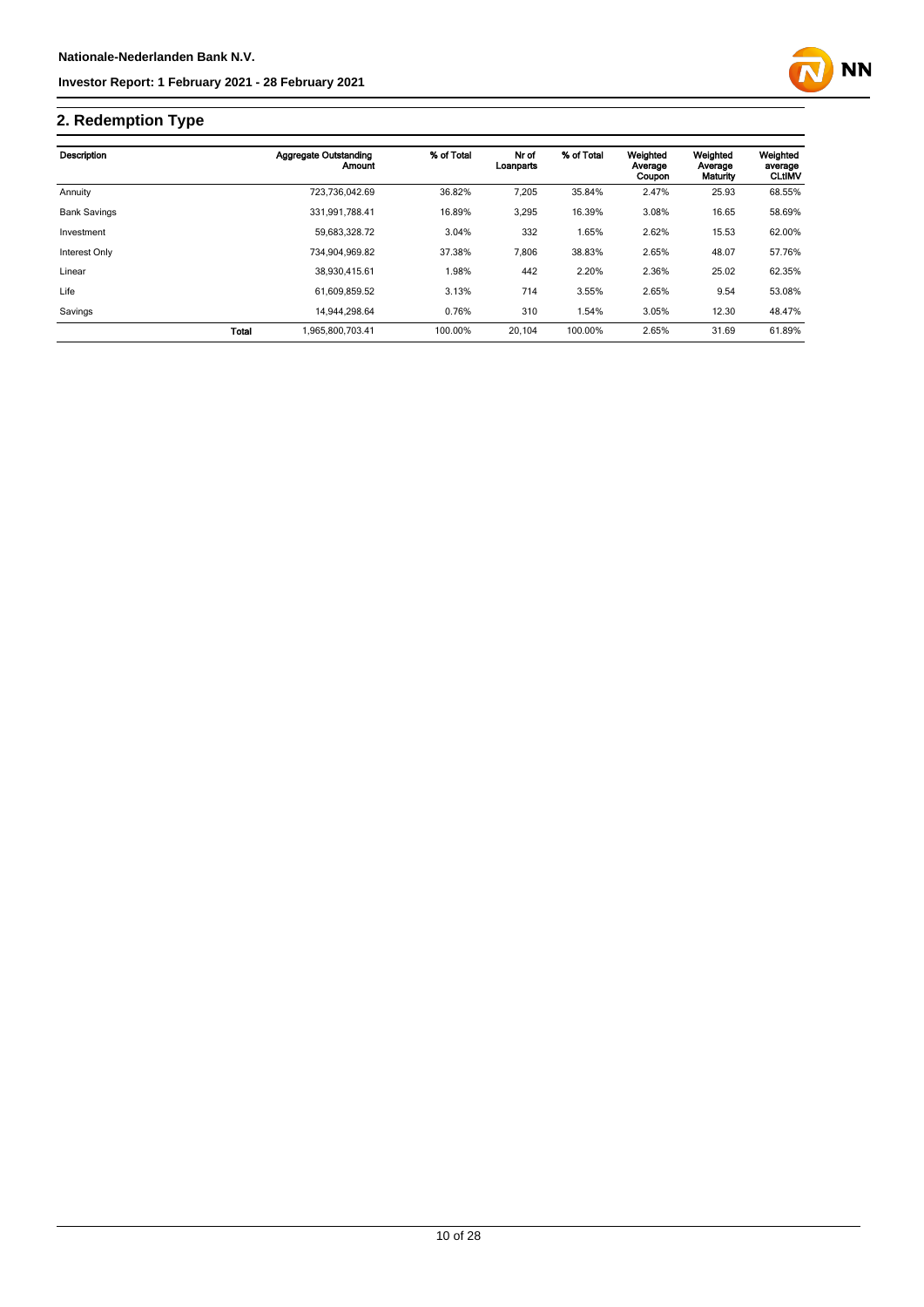## **3. Outstanding Loan Amount**

| From $(>) -$ Until $(<=)$ |              | <b>Aggregate Outstanding</b><br><b>Amount</b> | % of Total | Nr of Loans    | % of Total | Weighted<br>Average<br>Coupon | Weighted<br>Average<br>Maturity | Weighted<br>average<br><b>CLtIMV</b> |
|---------------------------|--------------|-----------------------------------------------|------------|----------------|------------|-------------------------------|---------------------------------|--------------------------------------|
| $= 25.000$                |              | 12,331.93                                     | 0.00%      | $\overline{2}$ | 0.02%      | 3.20%                         | 9.03                            | 1.64%                                |
| 25,000 - 50,000           |              | 1,133,008.77                                  | 0.06%      | 26             | 0.29%      | 2.66%                         | 39.84                           | 15.88%                               |
| 50,000 - 75,000           |              | 30,393,832.05                                 | 1.55%      | 480            | 5.41%      | 2.67%                         | 45.27                           | 24.42%                               |
| 75,000 - 100,000          |              | 53,265,726.22                                 | 2.71%      | 601            | 6.78%      | 2.70%                         | 39.00                           | 36.09%                               |
| 100,000 - 150,000         |              | 215,471,367.46                                | 10.96%     | 1,699          | 19.16%     | 2.68%                         | 34.75                           | 50.73%                               |
| 150,000 - 200,000         |              | 320,578,366.29                                | 16.31%     | 1,831          | 20.65%     | 2.63%                         | 32.97                           | 59.26%                               |
| 200,000 - 250,000         |              | 337,002,180.49                                | 17.14%     | 1,503          | 16.95%     | 2.62%                         | 30.74                           | 64.34%                               |
| 250,000 - 300,000         |              | 277,571,203.48                                | 14.12%     | 1,016          | 11.46%     | 2.64%                         | 31.24                           | 65.39%                               |
| 300,000 - 350,000         |              | 204,364,511.30                                | 10.40%     | 630            | 7.10%      | 2.71%                         | 29.85                           | 67.12%                               |
| 350,000 - 400,000         |              | 138,441,526.13                                | 7.04%      | 371            | 4.18%      | 2.71%                         | 29.42                           | 67.92%                               |
| 400,000 - 450,000         |              | 95, 146, 862. 45                              | 4.84%      | 225            | 2.54%      | 2.64%                         | 30.86                           | 66.73%                               |
| 450,000 - 500,000         |              | 65,651,401.10                                 | 3.34%      | 139            | 1.57%      | 2.68%                         | 27.95                           | 68.72%                               |
| 500,000 - 550,000         |              | 49,877,297.91                                 | 2.54%      | 95             | 1.07%      | 2.59%                         | 29.77                           | 66.65%                               |
| 550,000 - 600,000         |              | 37,206,149.85                                 | 1.89%      | 65             | 0.73%      | 2.62%                         | 30.97                           | 68.24%                               |
| 600,000 - 650,000         |              | 21,770,753.40                                 | 1.11%      | 35             | 0.39%      | 2.52%                         | 31.34                           | 67.53%                               |
| 650,000 - 700,000         |              | 24,278,105.17                                 | 1.24%      | 36             | 0.41%      | 2.51%                         | 28.70                           | 67.26%                               |
| 700,000 - 750,000         |              | 21,075,266.25                                 | 1.07%      | 29             | 0.33%      | 2.56%                         | 30.02                           | 64.11%                               |
| 750,000 - 800,000         |              | 14,751,785.08                                 | 0.75%      | 19             | 0.21%      | 2.61%                         | 27.09                           | 66.43%                               |
| 800,000 - 850,000         |              | 18,887,821.03                                 | 0.96%      | 23             | 0.26%      | 2.57%                         | 30.79                           | 65.79%                               |
| 850,000 - 900,000         |              | 17,420,212.39                                 | 0.89%      | 20             | 0.23%      | 2.75%                         | 31.71                           | 71.61%                               |
| 900,000 - 950,000         |              | 16,657,738.76                                 | 0.85%      | 18             | 0.20%      | 2.63%                         | 28.27                           | 67.53%                               |
| 950,000 - 1,000,000       |              | 4,843,255.90                                  | 0.25%      | 5              | 0.06%      | 2.77%                         | 24.09                           | 67.69%                               |
| >1.000.000                |              |                                               |            |                |            |                               |                                 |                                      |
| Unknown                   |              |                                               |            |                |            |                               |                                 |                                      |
|                           | <b>Total</b> | 1,965,800,703.41                              | 100.00%    | 8,868          | 100.00%    | 2.65%                         | 31.69                           | 61.89%                               |
| Average                   | 298,792      |                                               |            |                |            |                               |                                 |                                      |

| Average | 298,792 |
|---------|---------|
| Minimum | 1,107   |
| Maximum | 986,933 |

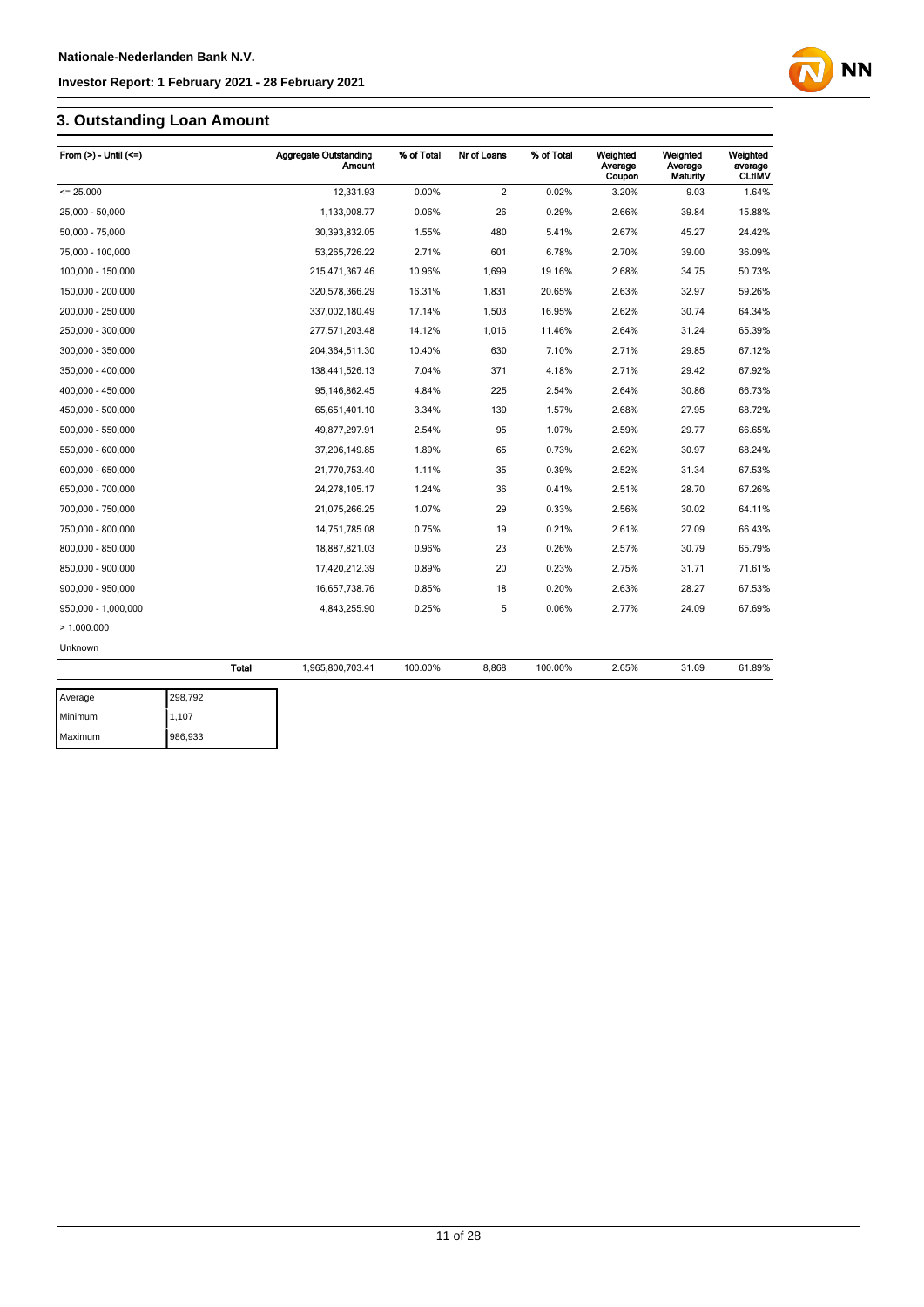## **4. Origination Year**

| From $(>=)$ - Until $($ |              | <b>Aggregate Outstanding</b><br>Amount | % of Total | Nr of<br>Loanparts | % of Total | Weighted<br>Average<br>Coupon | Weighted<br>Average<br>Maturity | Weighted<br>average<br><b>CLtIMV</b> |
|-------------------------|--------------|----------------------------------------|------------|--------------------|------------|-------------------------------|---------------------------------|--------------------------------------|
| < 1995                  |              | 3,902,984.76                           | 0.20%      | 74                 | 0.37%      | 2.97%                         | 52.81                           | 26.63%                               |
| 1995 - 1996             |              | 1,643,573.99                           | 0.08%      | 36                 | 0.18%      | 2.95%                         | 55.59                           | 27.63%                               |
| 1996 - 1997             |              | 4,373,451.87                           | 0.22%      | 94                 | 0.47%      | 2.63%                         | 38.68                           | 28.03%                               |
| 1997 - 1998             |              | 6,387,176.46                           | 0.32%      | 133                | 0.66%      | 2.74%                         | 40.77                           | 33.74%                               |
| 1998 - 1999             |              | 11,046,337.58                          | 0.56%      | 180                | 0.90%      | 2.70%                         | 35.26                           | 39.58%                               |
| 1999 - 2000             |              | 18,533,246.40                          | 0.94%      | 311                | 1.55%      | 2.53%                         | 44.14                           | 39.04%                               |
| 2000 - 2001             |              | 8,993,760.16                           | 0.46%      | 140                | 0.70%      | 2.37%                         | 44.16                           | 39.67%                               |
| 2001 - 2002             |              | 12,243,616.26                          | 0.62%      | 165                | 0.82%      | 2.89%                         | 49.23                           | 40.96%                               |
| 2002 - 2003             |              | 11,818,972.69                          | 0.60%      | 156                | 0.78%      | 2.85%                         | 52.35                           | 45.79%                               |
| 2003 - 2004             |              | 18,346,983.55                          | 0.93%      | 214                | 1.06%      | 2.67%                         | 51.27                           | 47.85%                               |
| 2004 - 2005             |              | 28,545,654.49                          | 1.45%      | 346                | 1.72%      | 2.75%                         | 50.97                           | 49.98%                               |
| 2005 - 2006             |              | 48, 189, 894. 36                       | 2.45%      | 509                | 2.53%      | 2.56%                         | 43.66                           | 53.20%                               |
| 2006 - 2007             |              | 46,597,986.14                          | 2.37%      | 476                | 2.37%      | 2.86%                         | 37.15                           | 58.89%                               |
| 2007 - 2008             |              | 22,392,162.97                          | 1.14%      | 298                | 1.48%      | 2.97%                         | 51.71                           | 56.33%                               |
| 2008 - 2009             |              | 59,250,391.18                          | 3.01%      | 513                | 2.55%      | 2.60%                         | 48.12                           | 59.93%                               |
| 2009 - 2010             |              | 98,281,036.09                          | 5.00%      | 754                | 3.75%      | 2.71%                         | 33.28                           | 63.09%                               |
| 2010 - 2011             |              | 74,091,372.84                          | 3.77%      | 644                | 3.20%      | 2.11%                         | 43.81                           | 57.12%                               |
| 2011 - 2012             |              | 117,933,524.72                         | 6.00%      | 1,177              | 5.85%      | 2.72%                         | 49.96                           | 55.06%                               |
| 2012 - 2013             |              | 118,201,206.96                         | 6.01%      | 1,330              | 6.62%      | 3.25%                         | 39.57                           | 53.34%                               |
| 2013 - 2014             |              | 134,399,705.42                         | 6.84%      | 1,560              | 7.76%      | 3.44%                         | 20.46                           | 51.34%                               |
| 2014 - 2015             |              | 70,667,874.97                          | 3.59%      | 691                | 3.44%      | 3.34%                         | 21.94                           | 52.98%                               |
| 2015 - 2016             |              | 47,546,345.09                          | 2.42%      | 521                | 2.59%      | 2.98%                         | 22.17                           | 54.99%                               |
| 2016 - 2017             |              | 152,737,826.81                         | 7.77%      | 1,481              | 7.37%      | 2.75%                         | 24.00                           | 59.78%                               |
| 2017 - 2018             |              | 113, 117, 017.55                       | 5.75%      | 1,080              | 5.37%      | 2.65%                         | 23.59                           | 62.69%                               |
| 2018 - 2019             |              | 235, 392, 277.53                       | 11.97%     | 2,070              | 10.30%     | 2.56%                         | 26.14                           | 70.94%                               |
| 2019 - 2020             |              | 451, 184, 756. 92                      | 22.95%     | 4,413              | 21.95%     | 2.23%                         | 27.13                           | 73.67%                               |
| $2020 =$                |              | 49,981,565.65                          | 2.54%      | 738                | 3.67%      | 1.93%                         | 26.70                           | 70.86%                               |
| Unknown                 |              |                                        |            |                    |            |                               |                                 |                                      |
|                         | <b>Total</b> | 1,965,800,703.41                       | 100.00%    | 20,104             | 100.00%    | 2.65%                         | 31.69                           | 61.89%                               |

**NN** 

| <b>Weighted Average</b> | 2014 |
|-------------------------|------|
| Minimum                 | 1992 |
| Maximum                 | 2021 |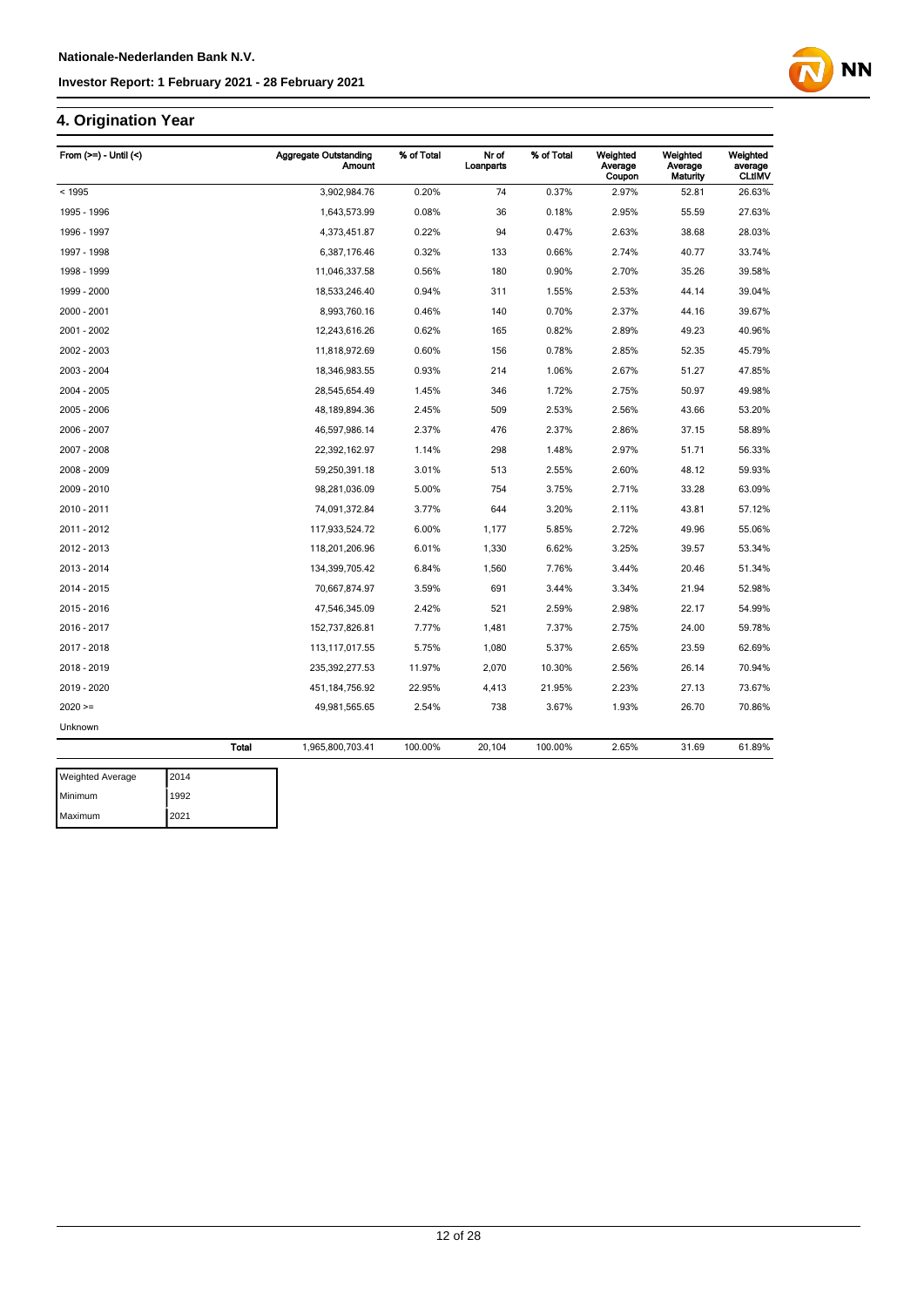

### **5. Seasoning**

Maximum 29 Years

| From $(>=)$ - Until $($ |              | <b>Aggregate Outstanding</b><br><b>Amount</b> | % of Total | Nr of<br>Loanparts | % of Total | Weighted<br>Average | Weighted<br>Average | Weighted<br>average |
|-------------------------|--------------|-----------------------------------------------|------------|--------------------|------------|---------------------|---------------------|---------------------|
|                         |              |                                               |            |                    |            | Coupon              | Maturity            | <b>CLtIMV</b>       |
| 1 Year                  |              | 22,043,380.25                                 | 1.12%      | 415                | 2.06%      | 2.09%               | 26.10               | 69.29%              |
| 1 Year - 2 Years        |              | 436,643,936.43                                | 22.21%     | 4,358              | 21.68%     | 2.16%               | 27.17               | 73.72%              |
| 2 Years - 3 Years       |              | 247, 191, 289. 38                             | 12.57%     | 2,165              | 10.77%     | 2.58%               | 26.38               | 71.48%              |
| 3 Years - 4 Years       |              | 95, 167, 515. 19                              | 4.84%      | 916                | 4.56%      | 2.63%               | 24.08               | 64.38%              |
| 4 Years - 5 Years       |              | 190,538,322.41                                | 9.69%      | 1,802              | 8.96%      | 2.71%               | 23.94               | 60.60%              |
| 5 Years - 6 Years       |              | 50,975,719.86                                 | 2.59%      | 569                | 2.83%      | 2.93%               | 22.30               | 55.87%              |
| 6 Years - 7 Years       |              | 61,675,747.88                                 | 3.14%      | 589                | 2.93%      | 3.32%               | 22.12               | 53.28%              |
| 7 Years - 8 Years       |              | 132,915,727.78                                | 6.76%      | 1,533              | 7.63%      | 3.42%               | 20.75               | 51.50%              |
| 8 Years - 9 Years       |              | 114,867,206.59                                | 5.84%      | 1,289              | 6.41%      | 3.38%               | 34.85               | 53.19%              |
| 9 Years - 10 Years      |              | 112,701,303.50                                | 5.73%      | 1,175              | 5.84%      | 2.74%               | 49.45               | 55.02%              |
| 10 Years - 11 Years     |              | 86, 367, 352. 43                              | 4.39%      | 770                | 3.83%      | 2.31%               | 47.10               | 55.61%              |
| 11 Years - 12 Years     |              | 79,307,103.23                                 | 4.03%      | 637                | 3.17%      | 2.53%               | 34.32               | 61.94%              |
| 12 Years - 13 Years     |              | 87, 144, 192. 28                              | 4.43%      | 682                | 3.39%      | 2.67%               | 41.39               | 61.68%              |
| 13 Years - 14 Years     |              | 21,460,838.30                                 | 1.09%      | 286                | 1.42%      | 2.85%               | 55.58               | 57.52%              |
| 14 Years - 15 Years     |              | 42,649,556.82                                 | 2.17%      | 462                | 2.30%      | 2.97%               | 38.35               | 58.20%              |
| 15 Years - 16 Years     |              | 50,954,459.18                                 | 2.59%      | 507                | 2.52%      | 2.58%               | 41.32               | 54.67%              |
| 16 Years - 17 Years     |              | 31,305,861.13                                 | 1.59%      | 389                | 1.93%      | 2.67%               | 50.27               | 50.55%              |
| 17 Years - 18 Years     |              | 20,496,919.82                                 | 1.04%      | 237                | 1.18%      | 2.64%               | 51.42               | 48.52%              |
| 18 Years - 19 Years     |              | 11,945,755.71                                 | 0.61%      | 152                | 0.76%      | 2.91%               | 52.53               | 44.85%              |
| 19 Years - 20 Years     |              | 13,322,140.55                                 | 0.68%      | 175                | 0.87%      | 2.89%               | 51.50               | 41.49%              |
| 20 Years - 21 Years     |              | 7,784,158.36                                  | 0.40%      | 136                | 0.68%      | 2.40%               | 41.87               | 38.65%              |
| 21 Years - 22 Years     |              | 16,210,393.28                                 | 0.82%      | 274                | 1.36%      | 2.54%               | 45.14               | 38.94%              |
| 22 Years - 23 Years     |              | 13,933,386.33                                 | 0.71%      | 221                | 1.10%      | 2.60%               | 38.36               | 40.40%              |
| 23 Years - 24 Years     |              | 7,656,446.65                                  | 0.39%      | 147                | 0.73%      | 2.82%               | 37.32               | 35.23%              |
| 24 Years - 25 Years     |              | 4,361,948.52                                  | 0.22%      | 91                 | 0.45%      | 2.60%               | 40.63               | 28.42%              |
| 25 Years - 26 Years     |              | 2,091,358.65                                  | 0.11%      | 48                 | 0.24%      | 2.68%               | 49.91               | 29.16%              |
| 26 Years - 27 Years     |              | 2,019,614.00                                  | 0.10%      | 35                 | 0.17%      | 2.73%               | 60.46               | 21.16%              |
| 27 Years - 28 Years     |              | 949,837.18                                    | 0.05%      | 25                 | 0.12%      | 3.56%               | 41.76               | 31.24%              |
| 28 Years - 29 Years     |              | 1,107,887.21                                  | 0.06%      | 18                 | 0.09%      | 3.11%               | 49.86               | 33.60%              |
| 29 Years - 30 Years     |              | 11,344.51                                     | 0.00%      | 1                  | 0.00%      | 5.00%               | 78.75               | 31.93%              |
| $30$ Years $>=$         |              |                                               |            |                    |            |                     |                     |                     |
| Unknown                 |              |                                               |            |                    |            |                     |                     |                     |
|                         | <b>Total</b> | 1,965,800,703.41                              | 100.00%    | 20,104             | 100.00%    | 2.65%               | 31.69               | 61.89%              |
|                         |              |                                               |            |                    |            |                     |                     |                     |
| <b>Weighted Average</b> | 7 Years      |                                               |            |                    |            |                     |                     |                     |
| Minimum                 | 0 Years      |                                               |            |                    |            |                     |                     |                     |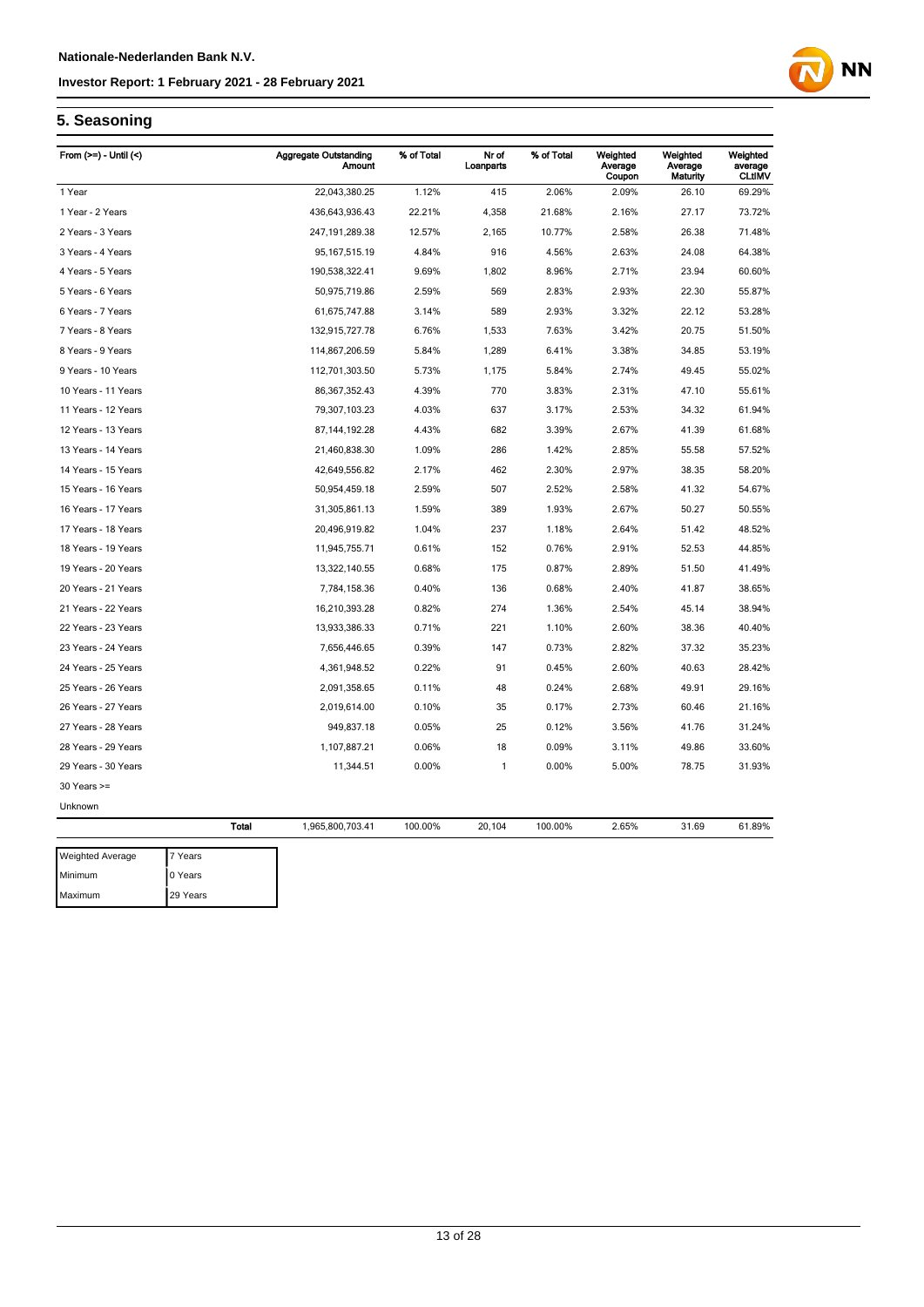# **NN**

## **6. Legal Maturity**

| From $(>=) -$ Until $($ |       | <b>Aggregate Outstanding</b><br><b>Amount</b> | % of Total | Nr of<br>Loanparts | % of Total | Weighted<br>Average<br>Coupon | Weighted<br>Average<br><b>Maturity</b> | Weighted<br>average<br><b>CLtIMV</b> |
|-------------------------|-------|-----------------------------------------------|------------|--------------------|------------|-------------------------------|----------------------------------------|--------------------------------------|
| 2015 - 2020             |       |                                               |            |                    |            |                               |                                        |                                      |
| 2020 - 2025             |       | 9,945,534.74                                  | 0.51%      | 244                | 1.21%      | 2.73%                         | 2.32                                   | 40.85%                               |
| 2025 - 2030             |       | 41,735,987.41                                 | 2.12%      | 763                | 3.80%      | 2.79%                         | 6.91                                   | 44.92%                               |
| 2030 - 2035             |       | 127,812,179.83                                | 6.50%      | 1,653              | 8.22%      | 3.06%                         | 11.58                                  | 51.84%                               |
| 2035 - 2040             |       | 237,289,602.26                                | 12.07%     | 2,101              | 10.45%     | 2.85%                         | 16.54                                  | 61.87%                               |
| 2040 - 2045             |       | 340,639,407.60                                | 17.33%     | 3,345              | 16.64%     | 3.05%                         | 21.75                                  | 57.86%                               |
| 2045 - 2050             |       | 857,831,091.99                                | 43.64%     | 7,716              | 38.38%     | 2.43%                         | 27.20                                  | 69.91%                               |
| 2050 - 2055             |       | 35,602,822.56                                 | 1.81%      | 529                | 2.63%      | 1.73%                         | 29.10                                  | 71.49%                               |
| 2055 - 2060             |       |                                               |            |                    |            |                               |                                        |                                      |
| 2060 - 2065             |       |                                               |            |                    |            |                               |                                        |                                      |
| 2065 - 2070             |       |                                               |            |                    |            |                               |                                        |                                      |
| 2070 - 2075             |       |                                               |            |                    |            |                               |                                        |                                      |
| 2075 - 2080             |       |                                               |            |                    |            |                               |                                        |                                      |
| 2080 - 2085             |       |                                               |            |                    |            |                               |                                        |                                      |
| 2085 - 2090             |       |                                               |            |                    |            |                               |                                        |                                      |
| 2090 - 2095             |       |                                               |            |                    |            |                               |                                        |                                      |
| 2095 - 2100             |       | 314,944,077.02                                | 16.02%     | 3,753              | 18.67%     | 2.59%                         | 78.75                                  | 50.34%                               |
| $2100 =$                |       |                                               |            |                    |            |                               |                                        |                                      |
| Unknown                 |       |                                               |            |                    |            |                               |                                        |                                      |
|                         | Total | 1,965,800,703.41                              | 100.00%    | 20,104             | 100.00%    | 2.65%                         | 31.69                                  | 61.89%                               |

| <b>Weighted Average</b> | 2052 |
|-------------------------|------|
| Minimum                 | 2021 |
| Maximum                 | 2099 |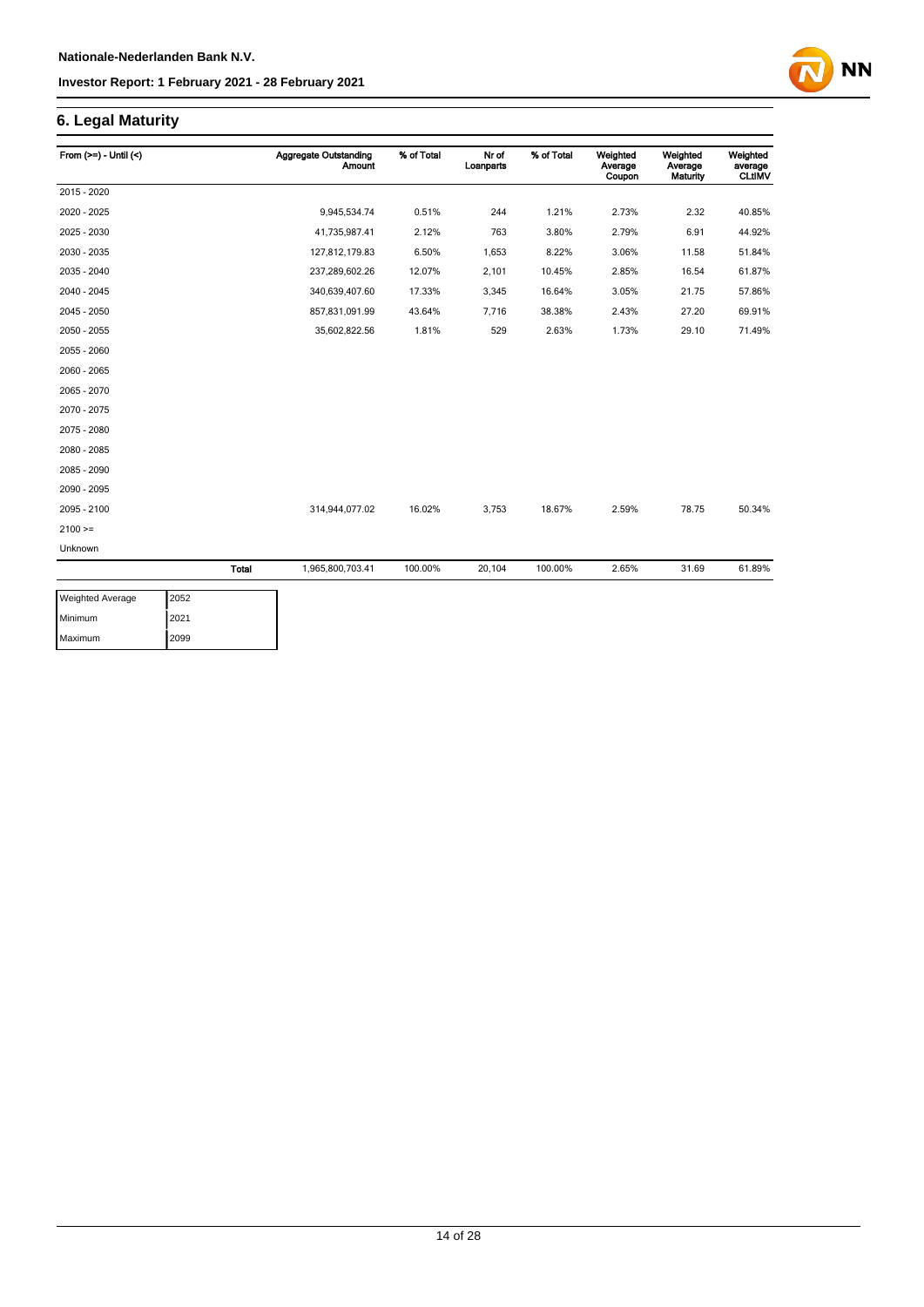## **7. Remaining Tenor**

Maximum 79 Years

| From (>=) - Until (<)   |              | <b>Aggregate Outstanding</b><br><b>Amount</b> | % of Total | Nr of<br>Loanparts | % of Total | Weighted<br>Average<br>Coupon | Weighted<br>Average<br>Maturity | Weighted<br>average<br><b>CLtIMV</b> |
|-------------------------|--------------|-----------------------------------------------|------------|--------------------|------------|-------------------------------|---------------------------------|--------------------------------------|
| < 0 Year                |              |                                               |            |                    |            |                               |                                 |                                      |
| 0 Year - 1 Year         |              | 1,482,894.86                                  | 0.08%      | 46                 | 0.23%      | 2.15%                         | 0.49                            | 36.39%                               |
| 1 Year - 2 Years        |              | 1,947,891.48                                  | 0.10%      | 45                 | 0.22%      | 2.89%                         | 1.37                            | 39.93%                               |
| 2 Years - 3 Years       |              | 2,622,277.69                                  | 0.13%      | 70                 | 0.35%      | 2.80%                         | 2.51                            | 41.09%                               |
| 3 Years - 4 Years       |              | 4,441,160.54                                  | 0.23%      | 96                 | 0.48%      | 2.80%                         | 3.43                            | 42.99%                               |
| 4 Years - 5 Years       |              | 4,006,067.08                                  | 0.20%      | 89                 | 0.44%      | 2.86%                         | 4.51                            | 46.08%                               |
| 5 Years - 6 Years       |              | 6,122,585.56                                  | 0.31%      | 128                | 0.64%      | 2.78%                         | 5.51                            | 41.57%                               |
| 6 Years - 7 Years       |              | 8,666,914.69                                  | 0.44%      | 157                | 0.78%      | 2.84%                         | 6.52                            | 43.32%                               |
| 7 Years - 8 Years       |              | 10,471,311.61                                 | 0.53%      | 175                | 0.87%      | 2.84%                         | 7.51                            | 46.81%                               |
| 8 Years - 9 Years       |              | 13,388,679.75                                 | 0.68%      | 222                | 1.10%      | 2.66%                         | 8.41                            | 45.87%                               |
| 9 Years - 10 Years      |              | 17,598,623.46                                 | 0.90%      | 257                | 1.28%      | 2.74%                         | 9.55                            | 45.02%                               |
| 10 Years - 11 Years     |              | 28,293,779.18                                 | 1.44%      | 383                | 1.91%      | 3.01%                         | 10.44                           | 52.21%                               |
| 11 Years - 12 Years     |              | 23,038,145.17                                 | 1.17%      | 299                | 1.49%      | 3.38%                         | 11.44                           | 51.79%                               |
| 12 Years - 13 Years     |              | 29,725,534.47                                 | 1.51%      | 355                | 1.77%      | 3.22%                         | 12.44                           | 52.77%                               |
| 13 Years - 14 Years     |              | 31, 142, 435. 40                              | 1.58%      | 389                | 1.93%      | 2.88%                         | 13.43                           | 55.39%                               |
| 14 Years - 15 Years     |              | 52,356,780.99                                 | 2.66%      | 475                | 2.36%      | 2.75%                         | 14.50                           | 58.43%                               |
| 15 Years - 16 Years     |              | 42,671,492.11                                 | 2.17%      | 426                | 2.12%      | 3.05%                         | 15.40                           | 59.05%                               |
| 16 Years - 17 Years     |              | 21,437,754.97                                 | 1.09%      | 230                | 1.14%      | 3.13%                         | 16.42                           | 59.02%                               |
| 17 Years - 18 Years     |              | 53,213,275.37                                 | 2.71%      | 446                | 2.22%      | 2.88%                         | 17.53                           | 63.74%                               |
| 18 Years - 19 Years     |              | 70,433,514.93                                 | 3.58%      | 530                | 2.64%      | 2.65%                         | 18.36                           | 66.09%                               |
| 19 Years - 20 Years     |              | 44, 111, 228. 16                              | 2.24%      | 368                | 1.83%      | 2.32%                         | 19.45                           | 63.41%                               |
| 20 Years - 21 Years     |              | 40,705,250.96                                 | 2.07%      | 374                | 1.86%      | 2.86%                         | 20.43                           | 63.78%                               |
| 21 Years - 22 Years     |              | 64,914,860.31                                 | 3.30%      | 673                | 3.35%      | 3.36%                         | 21.56                           | 57.63%                               |
| 22 Years - 23 Years     |              | 121,845,851.82                                | 6.20%      | 1,298              | 6.46%      | 3.23%                         | 22.45                           | 54.18%                               |
| 23 Years - 24 Years     |              | 69,738,121.12                                 | 3.55%      | 640                | 3.18%      | 3.06%                         | 23.42                           | 57.45%                               |
| 24 Years - 25 Years     |              | 51,210,305.26                                 | 2.61%      | 512                | 2.55%      | 2.67%                         | 24.47                           | 60.28%                               |
| 25 Years - 26 Years     |              | 163,866,026.20                                | 8.34%      | 1,438              | 7.15%      | 2.65%                         | 25.54                           | 62.23%                               |
| 26 Years - 27 Years     |              | 69,026,277.42                                 | 3.51%      | 638                | 3.17%      | 2.56%                         | 26.41                           | 65.35%                               |
| 27 Years - 28 Years     |              | 219,665,354.52                                | 11.17%     | 1,818              | 9.04%      | 2.54%                         | 27.43                           | 72.27%                               |
| 28 Years - 29 Years     |              | 367,730,351.43                                | 18.71%     | 3,462              | 17.22%     | 2.15%                         | 28.49                           | 74.45%                               |
| 29 Years - 30 Years     |              | 14,981,879.88                                 | 0.76%      | 312                | 1.55%      | 1.73%                         | 29.44                           | 68.51%                               |
| $30$ Years $>=$         |              | 314,944,077.02                                | 16.02%     | 3,753              | 18.67%     | 2.59%                         | 78.75                           | 50.34%                               |
| Unknown                 |              |                                               |            |                    |            |                               |                                 |                                      |
|                         | <b>Total</b> | 1,965,800,703.41                              | 100.00%    | 20,104             | 100.00%    | 2.65%                         | 31.69                           | 61.89%                               |
| <b>Weighted Average</b> | 32 Years     |                                               |            |                    |            |                               |                                 |                                      |
| Minimum                 | 0 Years      |                                               |            |                    |            |                               |                                 |                                      |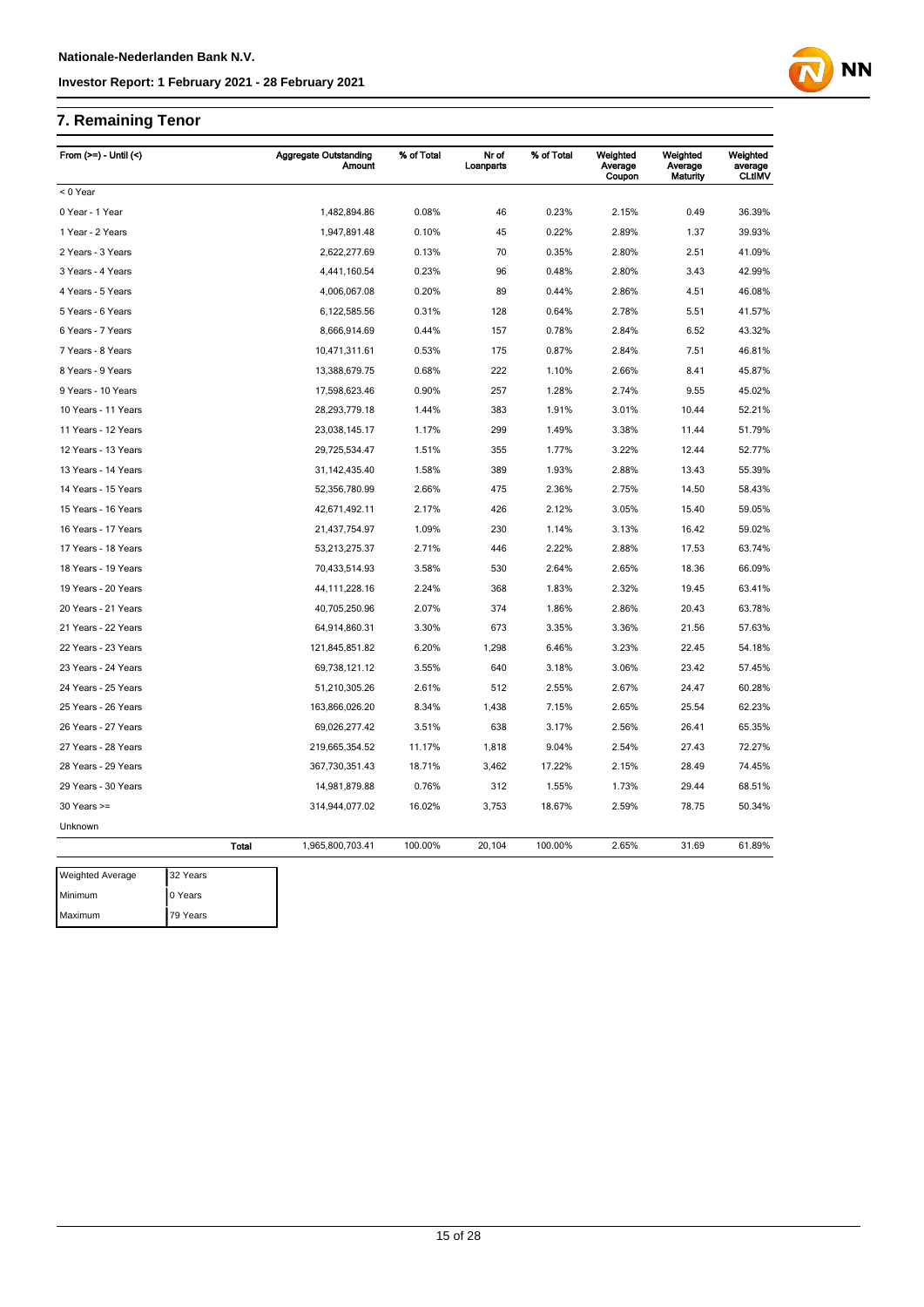

## **8. Current Loan to Original Market Value**

| From $(>) -$ Until $(<=)$ |       | <b>Aggregate Outstanding</b><br>Amount | % of Total | Nr of Loans | % of Total | Weighted<br>Average<br>Coupon | Weighted<br>Average<br><b>Maturity</b> | Weighted<br>average<br><b>CLtIMV</b> |
|---------------------------|-------|----------------------------------------|------------|-------------|------------|-------------------------------|----------------------------------------|--------------------------------------|
| <b>NHG</b>                |       | 544,884,923.82                         | 27.72%     | 3,294       | 37.14%     | 2.56%                         | 27.93                                  | 64.01%                               |
| $= 10%$                   |       | 686,762.91                             | 0.03%      | 13          | 0.15%      | 2.23%                         | 50.39                                  | 5.28%                                |
| 10% - 20%                 |       | 6,429,864.11                           | 0.33%      | 86          | 0.97%      | 2.55%                         | 48.92                                  | 11.64%                               |
| 20% - 30%                 |       | 15,993,954.50                          | 0.81%      | 176         | 1.98%      | 2.55%                         | 47.57                                  | 19.05%                               |
| 30% - 40%                 |       | 36,305,691.68                          | 1.85%      | 307         | 3.46%      | 2.66%                         | 44.91                                  | 26.07%                               |
| 40% - 50%                 |       | 74,636,837.60                          | 3.80%      | 449         | 5.06%      | 2.65%                         | 41.13                                  | 34.76%                               |
| 50% - 60%                 |       | 102,709,682.27                         | 5.22%      | 527         | 5.94%      | 2.74%                         | 39.18                                  | 43.24%                               |
| 60% - 70%                 |       | 182,047,197.93                         | 9.26%      | 762         | 8.59%      | 2.70%                         | 35.37                                  | 51.10%                               |
| 70% - 80%                 |       | 277,546,869.76                         | 14.12%     | 1,004       | 11.32%     | 2.68%                         | 33.89                                  | 59.52%                               |
| 80% - 90%                 |       | 370,082,116.81                         | 18.83%     | 1,181       | 13.32%     | 2.69%                         | 29.60                                  | 68.13%                               |
| 90% - 100%                |       | 354,476,802.02                         | 18.03%     | 1,069       | 12.05%     | 2.67%                         | 29.46                                  | 77.26%                               |
| 100% - 110%               |       |                                        |            |             |            |                               |                                        |                                      |
| 110% - 120%               |       |                                        |            |             |            |                               |                                        |                                      |
| 120% - 130%               |       |                                        |            |             |            |                               |                                        |                                      |
| 130% - 140%               |       |                                        |            |             |            |                               |                                        |                                      |
| 140% - 150%               |       |                                        |            |             |            |                               |                                        |                                      |
| $150\% >$                 |       |                                        |            |             |            |                               |                                        |                                      |
| Unknown                   |       |                                        |            |             |            |                               |                                        |                                      |
|                           | Total | 1,965,800,703.41                       | 100.00%    | 8,868       | 100.00%    | 2.65%                         | 31.69                                  | 61.89%                               |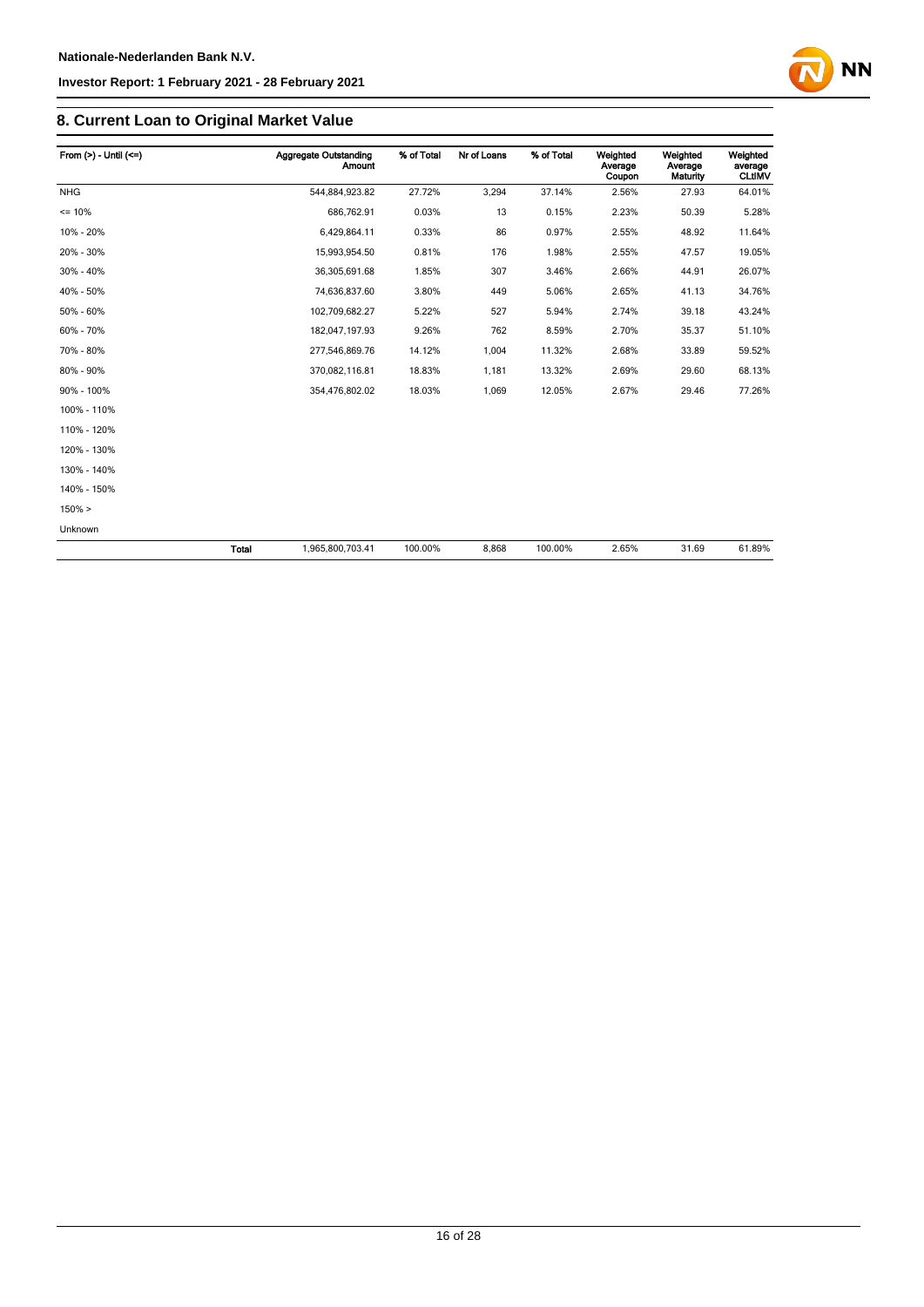

#### **9. Current Loan To Indexed Market Value**

| From $(>)$ - Until $(<=)$ |              | <b>Aggregate Outstanding</b><br><b>Amount</b> | % of Total | Nr of Loans | % of Total | Weighted<br>Average<br>Coupon | Weighted<br>Average<br><b>Maturity</b> | Weighted<br>average<br><b>CLtIMV</b> |
|---------------------------|--------------|-----------------------------------------------|------------|-------------|------------|-------------------------------|----------------------------------------|--------------------------------------|
| <b>NHG</b>                |              | 544,884,923.82                                | 27.72%     | 3,294       | 37.14%     | 2.56%                         | 27.93                                  | 64.01%                               |
| $= 10%$                   |              | 3,374,964.94                                  | 0.17%      | 50          | 0.56%      | 2.33%                         | 56.67                                  | 7.80%                                |
| 10% - 20%                 |              | 23,374,783.99                                 | 1.19%      | 273         | 3.08%      | 2.57%                         | 54.18                                  | 15.63%                               |
| 20% - 30%                 |              | 49,574,548.62                                 | 2.52%      | 412         | 4.65%      | 2.70%                         | 45.03                                  | 25.50%                               |
| 30% - 40%                 |              | 96,629,631.28                                 | 4.92%      | 562         | 6.34%      | 2.74%                         | 39.60                                  | 35.38%                               |
| 40% - 50%                 |              | 176,488,761.55                                | 8.98%      | 783         | 8.83%      | 2.82%                         | 37.05                                  | 45.52%                               |
| 50% - 60%                 |              | 259,297,701.78                                | 13.19%     | 964         | 10.87%     | 2.74%                         | 35.04                                  | 55.39%                               |
| 60 % - 70 %               |              | 329,962,728.10                                | 16.79%     | 1,102       | 12.43%     | 2.72%                         | 30.99                                  | 64.77%                               |
| 70% - 80%                 |              | 298,554,712.75                                | 15.19%     | 909         | 10.25%     | 2.64%                         | 28.58                                  | 74.91%                               |
| 80% - 90%                 |              | 172,063,818.29                                | 8.75%      | 490         | 5.53%      | 2.51%                         | 28.08                                  | 84.34%                               |
| 90% - 100%                |              | 11,594,128.29                                 | 0.59%      | 29          | 0.33%      | 2.18%                         | 29.65                                  | 92.29%                               |
| 100% - 110%               |              |                                               |            |             |            |                               |                                        |                                      |
| 110% - 120%               |              |                                               |            |             |            |                               |                                        |                                      |
| 120% - 130%               |              |                                               |            |             |            |                               |                                        |                                      |
| 130% - 140%               |              |                                               |            |             |            |                               |                                        |                                      |
| 140% - 150%               |              |                                               |            |             |            |                               |                                        |                                      |
| $150\% >$                 |              |                                               |            |             |            |                               |                                        |                                      |
| Unknown                   |              |                                               |            |             |            |                               |                                        |                                      |
|                           | <b>Total</b> | 1,965,800,703.41                              | 100.00%    | 8,868       | 100.00%    | 2.65%                         | 31.69                                  | 61.89%                               |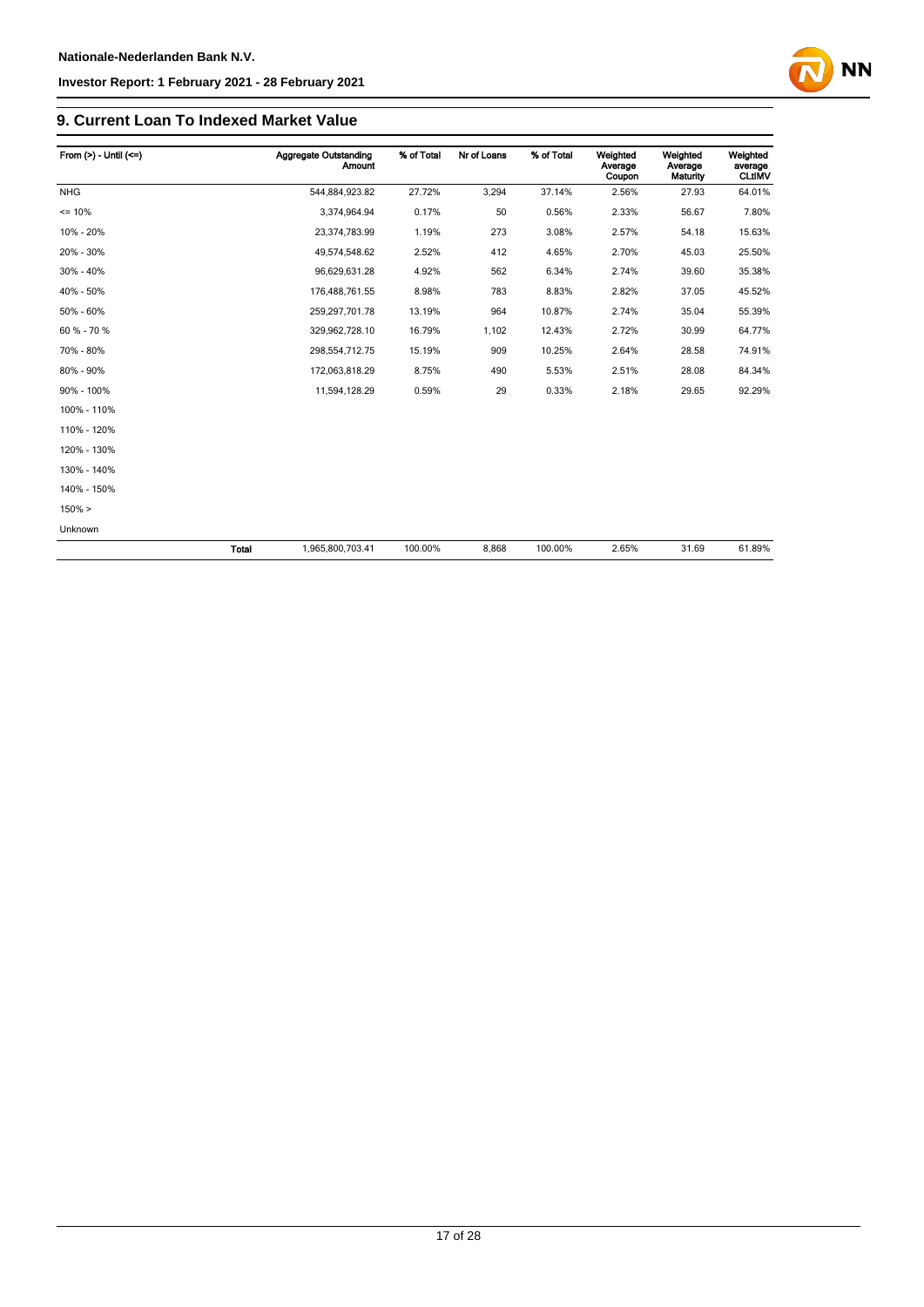

## **10. Loanpart Coupon (interest rate bucket)**

| From $(>) -$ Until $(<=)$ |              | <b>Aggregate Outstanding</b><br><b>Amount</b> | % of Total | Nr of<br>Loanparts | % of Total | Weighted<br>Average<br>Coupon | Weighted<br>Average<br>Maturity | Weighted<br>average<br><b>CLtIMV</b> |
|---------------------------|--------------|-----------------------------------------------|------------|--------------------|------------|-------------------------------|---------------------------------|--------------------------------------|
| $= 0.5%$                  |              |                                               |            |                    |            |                               |                                 |                                      |
| $0.5\% - 1.0\%$           |              | 318,808.68                                    | 0.02%      | 7                  | 0.03%      | 0.98%                         | 21.43                           | 37.46%                               |
| $1.0\% - 1.5\%$           |              | 107,130,904.29                                | 5.45%      | 1,349              | 6.71%      | 1.37%                         | 35.24                           | 53.63%                               |
| $1.5\% - 2.0\%$           |              | 326.019.230.04                                | 16.58%     | 3,485              | 17.33%     | 1.76%                         | 32.45                           | 66.14%                               |
| $2.0\% - 2.5\%$           |              | 475,303,726.01                                | 24.18%     | 4,959              | 24.67%     | 2.27%                         | 32.47                           | 63.89%                               |
| $2.5\% - 3.0\%$           |              | 634, 138, 956.85                              | 32.26%     | 5,762              | 28.66%     | 2.76%                         | 31.64                           | 63.38%                               |
| $3.0\% - 3.5\%$           |              | 180,967,952.92                                | 9.21%      | 1,726              | 8.59%      | 3.20%                         | 33.99                           | 59.93%                               |
| $3.5\% - 4.0\%$           |              | 65,536,957.59                                 | 3.33%      | 673                | 3.35%      | 3.74%                         | 30.36                           | 55.82%                               |
| $4.0\% - 4.5\%$           |              | 73,391,136.67                                 | 3.73%      | 848                | 4.22%      | 4.19%                         | 25.80                           | 51.77%                               |
| $4.5\% - 5.0\%$           |              | 51.260.388.99                                 | 2.61%      | 648                | 3.22%      | 4.78%                         | 23.87                           | 54.30%                               |
| $5.0\% - 5.5\%$           |              | 35,947,033.99                                 | 1.83%      | 434                | 2.16%      | 5.25%                         | 22.48                           | 53.56%                               |
| $5.5\% - 6.0\%$           |              | 11,860,250.97                                 | 0.60%      | 153                | 0.76%      | 5.74%                         | 21.23                           | 49.61%                               |
| $6.0\% - 6.5\%$           |              | 3,621,670.02                                  | 0.18%      | 53                 | 0.26%      | 6.22%                         | 29.42                           | 49.86%                               |
| $6.5\% - 7.0\%$           |              | 282,358.72                                    | 0.01%      | 6                  | 0.03%      | 6.67%                         | 47.81                           | 23.00%                               |
| $7.0\% >$                 |              | 21,327.67                                     | 0.00%      | 1                  | 0.00%      | 7.30%                         | 78.75                           | 10.90%                               |
| Unknown                   |              |                                               |            |                    |            |                               |                                 |                                      |
|                           | <b>Total</b> | 1,965,800,703.41                              | 100.00%    | 20,104             | 100.00%    | 2.65%                         | 31.69                           | 61.89%                               |

| <b>Weighted Average</b> | 2.6%  |
|-------------------------|-------|
| Minimum                 | 10.9% |
| Maximum                 | 7.3%  |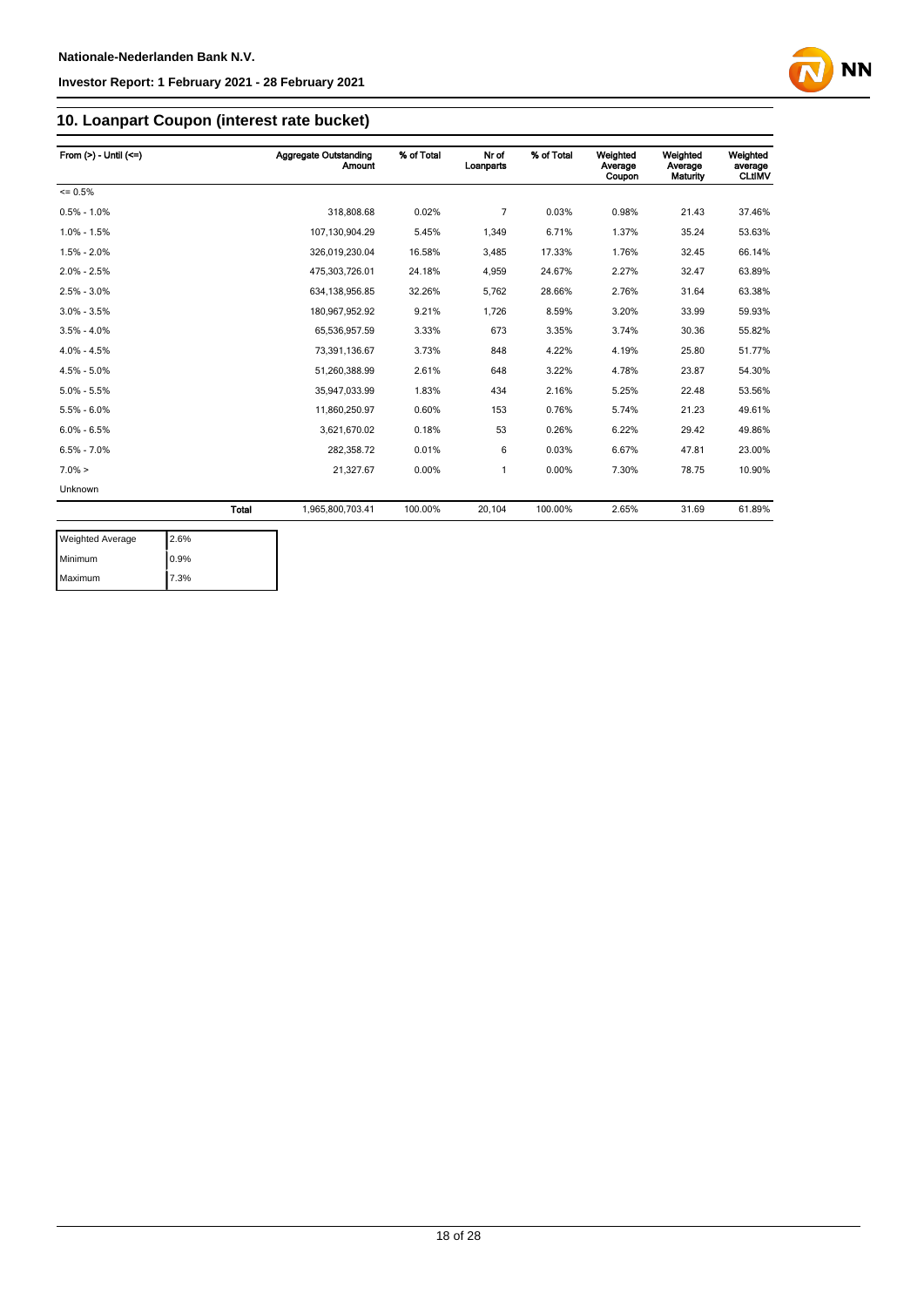Maximum 30 year(s)

#### **Investor Report: 1 February 2021 - 28 February 2021**

## **11. Remaining Interest Rate Fixed Period**

| 102,424,577.52<br>5.21%<br>1,296<br>6.45%<br>2.10%<br>38.39<br>53.95%<br>$<$ 1 year(s)<br>2.91%<br>702<br>3.49%<br>3.59%<br>57,224,222.95<br>33.43<br>52.56%<br>1 year(s) - $2$ year(s)<br>80,756,271.65<br>4.11%<br>1,026<br>5.10%<br>3.81%<br>24.51<br>51.92%<br>$2$ year(s) - $3$ year(s)<br>2.72%<br>670<br>3.33%<br>3.41%<br>51.69%<br>53,482,489.69<br>29.31<br>$3$ year(s) - 4 year(s)<br>2.71%<br>693<br>3.45%<br>2.66%<br>40.94<br>49.79%<br>53,262,495.60<br>$4$ year(s) - $5$ year(s)<br>4.76%<br>1,052<br>5.23%<br>2.77%<br>55.52%<br>93,655,634.92<br>37.41<br>$5$ year(s) - 6 year(s)<br>800<br>3.98%<br>2.65%<br>36.72<br>55.96%<br>$6$ year(s) - 7 year(s)<br>65, 181, 214. 24<br>3.32%<br>117,893,998.63<br>6.00%<br>1,162<br>5.78%<br>2.41%<br>30.33<br>62.67%<br>$7$ year(s) - 8 year(s)<br>67.79%<br>214,950,636.59<br>10.93%<br>1,974<br>9.82%<br>2.01%<br>30.66<br>$8$ year(s) - $9$ year(s)<br>82,114,170.18<br>4.18%<br>872<br>4.34%<br>2.34%<br>39.22<br>55.35%<br>$9$ year(s) - 10 year(s)<br>55.70%<br>60,081,448.62<br>3.06%<br>646<br>3.21%<br>2.91%<br>32.09<br>10 year(s) - 11 year(s)<br>55.55%<br>41,208,003.28<br>2.10%<br>470<br>2.34%<br>3.51%<br>31.95<br>11 year(s) - $12$ year(s)<br>28,064,069.63<br>1.43%<br>320<br>1.59%<br>3.34%<br>26.78<br>58.85%<br>12 year(s) - 13 year(s)<br>63.08%<br>42, 164, 960. 78<br>2.14%<br>447<br>2.22%<br>2.69%<br>24.62<br>13 year(s) - $14$ year(s)<br>43,391,367.59<br>2.21%<br>420<br>2.09%<br>2.78%<br>31.44<br>56.97%<br>14 year(s) - $15$ year(s)<br>156,702,736.07<br>7.97%<br>1,355<br>6.74%<br>2.93%<br>28.25<br>60.76%<br>15 year(s) - 16 year(s)<br>82,076,942.80<br>733<br>2.92%<br>16 year(s) - $17$ year(s)<br>4.18%<br>3.65%<br>32.92<br>61.90%<br>189,217,461.51<br>9.63%<br>1,550<br>2.78%<br>29.78<br>70.37%<br>17 year(s) - $18$ year(s)<br>7.71%<br>290,375,085.96<br>14.77%<br>2,777<br>13.81%<br>2.36%<br>29.32<br>71.39%<br>18 year(s) - 19 year(s)<br>82,243,564.59<br>4.18%<br>832<br>4.14%<br>2.19%<br>36.10<br>61.77%<br>19 year(s) - $20$ year(s)<br>$\overline{2}$<br>33,807.77<br>0.00%<br>0.01%<br>2.49%<br>20.48<br>47.68%<br>$20$ year(s) - 21 year(s)<br>$\overline{\mathbf{4}}$<br>35.52%<br>21 year(s) - 22 year(s)<br>187,576.31<br>0.01%<br>0.02%<br>2.77%<br>21.73<br>843,967.19<br>0.04%<br>8<br>0.04%<br>2.93%<br>22.50<br>59.59%<br>22 year(s) - 23 year(s)<br>2,127,190.70<br>17<br>0.08%<br>3.10%<br>54.93%<br>0.11%<br>23.51<br>23 year(s) - 24 year(s)<br>0.05%<br>24 year(s) - 25 year(s)<br>735,330.38<br>0.04%<br>11<br>2.62%<br>25.03<br>58.41%<br>3,408,275.88<br>23<br>0.11%<br>2.89%<br>25.94<br>57.83%<br>25 year(s) - 26 year(s)<br>0.17%<br>0.06%<br>17<br>0.08%<br>2.74%<br>26.27<br>65.12%<br>26 year(s) - 27 year(s)<br>1,254,687.89<br>7,217,916.87<br>0.37%<br>41<br>0.20%<br>2.79%<br>27.47<br>74.57%<br>$27$ year(s) - $28$ year(s)<br>12, 130, 711.24<br>0.62%<br>158<br>0.79%<br>2.64%<br>28.29<br>74.05%<br>$28$ year(s) - $29$ year(s)<br>1,389,886.38<br>0.07%<br>26<br>0.13%<br>2.11%<br>30.37<br>66.38%<br>$29$ year(s) - 30 year(s)<br>$30$ year(s) $>=$<br><b>Total</b><br>100.00%<br>20,104<br>100.00%<br>2.65%<br>31.69<br>61.89%<br>1,965,800,703.41<br><b>Weighted Average</b><br>12 year(s) | From $(>=)$ - Until $($ | <b>Aggregate Outstanding</b><br><b>Amount</b> | % of Total | Nr of<br>Loanparts | % of Total | Weighted<br>Average<br>Coupon | Weighted<br>Average<br><b>Maturity</b> | Weighted<br>average<br><b>CLtIMV</b> |
|-----------------------------------------------------------------------------------------------------------------------------------------------------------------------------------------------------------------------------------------------------------------------------------------------------------------------------------------------------------------------------------------------------------------------------------------------------------------------------------------------------------------------------------------------------------------------------------------------------------------------------------------------------------------------------------------------------------------------------------------------------------------------------------------------------------------------------------------------------------------------------------------------------------------------------------------------------------------------------------------------------------------------------------------------------------------------------------------------------------------------------------------------------------------------------------------------------------------------------------------------------------------------------------------------------------------------------------------------------------------------------------------------------------------------------------------------------------------------------------------------------------------------------------------------------------------------------------------------------------------------------------------------------------------------------------------------------------------------------------------------------------------------------------------------------------------------------------------------------------------------------------------------------------------------------------------------------------------------------------------------------------------------------------------------------------------------------------------------------------------------------------------------------------------------------------------------------------------------------------------------------------------------------------------------------------------------------------------------------------------------------------------------------------------------------------------------------------------------------------------------------------------------------------------------------------------------------------------------------------------------------------------------------------------------------------------------------------------------------------------------------------------------------------------------------------------------------------------------------------------------------------------------------------------------------------------------------------------------------------------------------------------------------------------------------------------------------------------------------------------------------------------------------------------------------------------------------------------------------------------------------|-------------------------|-----------------------------------------------|------------|--------------------|------------|-------------------------------|----------------------------------------|--------------------------------------|
|                                                                                                                                                                                                                                                                                                                                                                                                                                                                                                                                                                                                                                                                                                                                                                                                                                                                                                                                                                                                                                                                                                                                                                                                                                                                                                                                                                                                                                                                                                                                                                                                                                                                                                                                                                                                                                                                                                                                                                                                                                                                                                                                                                                                                                                                                                                                                                                                                                                                                                                                                                                                                                                                                                                                                                                                                                                                                                                                                                                                                                                                                                                                                                                                                                                     |                         |                                               |            |                    |            |                               |                                        |                                      |
|                                                                                                                                                                                                                                                                                                                                                                                                                                                                                                                                                                                                                                                                                                                                                                                                                                                                                                                                                                                                                                                                                                                                                                                                                                                                                                                                                                                                                                                                                                                                                                                                                                                                                                                                                                                                                                                                                                                                                                                                                                                                                                                                                                                                                                                                                                                                                                                                                                                                                                                                                                                                                                                                                                                                                                                                                                                                                                                                                                                                                                                                                                                                                                                                                                                     |                         |                                               |            |                    |            |                               |                                        |                                      |
|                                                                                                                                                                                                                                                                                                                                                                                                                                                                                                                                                                                                                                                                                                                                                                                                                                                                                                                                                                                                                                                                                                                                                                                                                                                                                                                                                                                                                                                                                                                                                                                                                                                                                                                                                                                                                                                                                                                                                                                                                                                                                                                                                                                                                                                                                                                                                                                                                                                                                                                                                                                                                                                                                                                                                                                                                                                                                                                                                                                                                                                                                                                                                                                                                                                     |                         |                                               |            |                    |            |                               |                                        |                                      |
|                                                                                                                                                                                                                                                                                                                                                                                                                                                                                                                                                                                                                                                                                                                                                                                                                                                                                                                                                                                                                                                                                                                                                                                                                                                                                                                                                                                                                                                                                                                                                                                                                                                                                                                                                                                                                                                                                                                                                                                                                                                                                                                                                                                                                                                                                                                                                                                                                                                                                                                                                                                                                                                                                                                                                                                                                                                                                                                                                                                                                                                                                                                                                                                                                                                     |                         |                                               |            |                    |            |                               |                                        |                                      |
|                                                                                                                                                                                                                                                                                                                                                                                                                                                                                                                                                                                                                                                                                                                                                                                                                                                                                                                                                                                                                                                                                                                                                                                                                                                                                                                                                                                                                                                                                                                                                                                                                                                                                                                                                                                                                                                                                                                                                                                                                                                                                                                                                                                                                                                                                                                                                                                                                                                                                                                                                                                                                                                                                                                                                                                                                                                                                                                                                                                                                                                                                                                                                                                                                                                     |                         |                                               |            |                    |            |                               |                                        |                                      |
|                                                                                                                                                                                                                                                                                                                                                                                                                                                                                                                                                                                                                                                                                                                                                                                                                                                                                                                                                                                                                                                                                                                                                                                                                                                                                                                                                                                                                                                                                                                                                                                                                                                                                                                                                                                                                                                                                                                                                                                                                                                                                                                                                                                                                                                                                                                                                                                                                                                                                                                                                                                                                                                                                                                                                                                                                                                                                                                                                                                                                                                                                                                                                                                                                                                     |                         |                                               |            |                    |            |                               |                                        |                                      |
|                                                                                                                                                                                                                                                                                                                                                                                                                                                                                                                                                                                                                                                                                                                                                                                                                                                                                                                                                                                                                                                                                                                                                                                                                                                                                                                                                                                                                                                                                                                                                                                                                                                                                                                                                                                                                                                                                                                                                                                                                                                                                                                                                                                                                                                                                                                                                                                                                                                                                                                                                                                                                                                                                                                                                                                                                                                                                                                                                                                                                                                                                                                                                                                                                                                     |                         |                                               |            |                    |            |                               |                                        |                                      |
|                                                                                                                                                                                                                                                                                                                                                                                                                                                                                                                                                                                                                                                                                                                                                                                                                                                                                                                                                                                                                                                                                                                                                                                                                                                                                                                                                                                                                                                                                                                                                                                                                                                                                                                                                                                                                                                                                                                                                                                                                                                                                                                                                                                                                                                                                                                                                                                                                                                                                                                                                                                                                                                                                                                                                                                                                                                                                                                                                                                                                                                                                                                                                                                                                                                     |                         |                                               |            |                    |            |                               |                                        |                                      |
|                                                                                                                                                                                                                                                                                                                                                                                                                                                                                                                                                                                                                                                                                                                                                                                                                                                                                                                                                                                                                                                                                                                                                                                                                                                                                                                                                                                                                                                                                                                                                                                                                                                                                                                                                                                                                                                                                                                                                                                                                                                                                                                                                                                                                                                                                                                                                                                                                                                                                                                                                                                                                                                                                                                                                                                                                                                                                                                                                                                                                                                                                                                                                                                                                                                     |                         |                                               |            |                    |            |                               |                                        |                                      |
|                                                                                                                                                                                                                                                                                                                                                                                                                                                                                                                                                                                                                                                                                                                                                                                                                                                                                                                                                                                                                                                                                                                                                                                                                                                                                                                                                                                                                                                                                                                                                                                                                                                                                                                                                                                                                                                                                                                                                                                                                                                                                                                                                                                                                                                                                                                                                                                                                                                                                                                                                                                                                                                                                                                                                                                                                                                                                                                                                                                                                                                                                                                                                                                                                                                     |                         |                                               |            |                    |            |                               |                                        |                                      |
|                                                                                                                                                                                                                                                                                                                                                                                                                                                                                                                                                                                                                                                                                                                                                                                                                                                                                                                                                                                                                                                                                                                                                                                                                                                                                                                                                                                                                                                                                                                                                                                                                                                                                                                                                                                                                                                                                                                                                                                                                                                                                                                                                                                                                                                                                                                                                                                                                                                                                                                                                                                                                                                                                                                                                                                                                                                                                                                                                                                                                                                                                                                                                                                                                                                     |                         |                                               |            |                    |            |                               |                                        |                                      |
|                                                                                                                                                                                                                                                                                                                                                                                                                                                                                                                                                                                                                                                                                                                                                                                                                                                                                                                                                                                                                                                                                                                                                                                                                                                                                                                                                                                                                                                                                                                                                                                                                                                                                                                                                                                                                                                                                                                                                                                                                                                                                                                                                                                                                                                                                                                                                                                                                                                                                                                                                                                                                                                                                                                                                                                                                                                                                                                                                                                                                                                                                                                                                                                                                                                     |                         |                                               |            |                    |            |                               |                                        |                                      |
|                                                                                                                                                                                                                                                                                                                                                                                                                                                                                                                                                                                                                                                                                                                                                                                                                                                                                                                                                                                                                                                                                                                                                                                                                                                                                                                                                                                                                                                                                                                                                                                                                                                                                                                                                                                                                                                                                                                                                                                                                                                                                                                                                                                                                                                                                                                                                                                                                                                                                                                                                                                                                                                                                                                                                                                                                                                                                                                                                                                                                                                                                                                                                                                                                                                     |                         |                                               |            |                    |            |                               |                                        |                                      |
|                                                                                                                                                                                                                                                                                                                                                                                                                                                                                                                                                                                                                                                                                                                                                                                                                                                                                                                                                                                                                                                                                                                                                                                                                                                                                                                                                                                                                                                                                                                                                                                                                                                                                                                                                                                                                                                                                                                                                                                                                                                                                                                                                                                                                                                                                                                                                                                                                                                                                                                                                                                                                                                                                                                                                                                                                                                                                                                                                                                                                                                                                                                                                                                                                                                     |                         |                                               |            |                    |            |                               |                                        |                                      |
|                                                                                                                                                                                                                                                                                                                                                                                                                                                                                                                                                                                                                                                                                                                                                                                                                                                                                                                                                                                                                                                                                                                                                                                                                                                                                                                                                                                                                                                                                                                                                                                                                                                                                                                                                                                                                                                                                                                                                                                                                                                                                                                                                                                                                                                                                                                                                                                                                                                                                                                                                                                                                                                                                                                                                                                                                                                                                                                                                                                                                                                                                                                                                                                                                                                     |                         |                                               |            |                    |            |                               |                                        |                                      |
|                                                                                                                                                                                                                                                                                                                                                                                                                                                                                                                                                                                                                                                                                                                                                                                                                                                                                                                                                                                                                                                                                                                                                                                                                                                                                                                                                                                                                                                                                                                                                                                                                                                                                                                                                                                                                                                                                                                                                                                                                                                                                                                                                                                                                                                                                                                                                                                                                                                                                                                                                                                                                                                                                                                                                                                                                                                                                                                                                                                                                                                                                                                                                                                                                                                     |                         |                                               |            |                    |            |                               |                                        |                                      |
|                                                                                                                                                                                                                                                                                                                                                                                                                                                                                                                                                                                                                                                                                                                                                                                                                                                                                                                                                                                                                                                                                                                                                                                                                                                                                                                                                                                                                                                                                                                                                                                                                                                                                                                                                                                                                                                                                                                                                                                                                                                                                                                                                                                                                                                                                                                                                                                                                                                                                                                                                                                                                                                                                                                                                                                                                                                                                                                                                                                                                                                                                                                                                                                                                                                     |                         |                                               |            |                    |            |                               |                                        |                                      |
|                                                                                                                                                                                                                                                                                                                                                                                                                                                                                                                                                                                                                                                                                                                                                                                                                                                                                                                                                                                                                                                                                                                                                                                                                                                                                                                                                                                                                                                                                                                                                                                                                                                                                                                                                                                                                                                                                                                                                                                                                                                                                                                                                                                                                                                                                                                                                                                                                                                                                                                                                                                                                                                                                                                                                                                                                                                                                                                                                                                                                                                                                                                                                                                                                                                     |                         |                                               |            |                    |            |                               |                                        |                                      |
|                                                                                                                                                                                                                                                                                                                                                                                                                                                                                                                                                                                                                                                                                                                                                                                                                                                                                                                                                                                                                                                                                                                                                                                                                                                                                                                                                                                                                                                                                                                                                                                                                                                                                                                                                                                                                                                                                                                                                                                                                                                                                                                                                                                                                                                                                                                                                                                                                                                                                                                                                                                                                                                                                                                                                                                                                                                                                                                                                                                                                                                                                                                                                                                                                                                     |                         |                                               |            |                    |            |                               |                                        |                                      |
|                                                                                                                                                                                                                                                                                                                                                                                                                                                                                                                                                                                                                                                                                                                                                                                                                                                                                                                                                                                                                                                                                                                                                                                                                                                                                                                                                                                                                                                                                                                                                                                                                                                                                                                                                                                                                                                                                                                                                                                                                                                                                                                                                                                                                                                                                                                                                                                                                                                                                                                                                                                                                                                                                                                                                                                                                                                                                                                                                                                                                                                                                                                                                                                                                                                     |                         |                                               |            |                    |            |                               |                                        |                                      |
|                                                                                                                                                                                                                                                                                                                                                                                                                                                                                                                                                                                                                                                                                                                                                                                                                                                                                                                                                                                                                                                                                                                                                                                                                                                                                                                                                                                                                                                                                                                                                                                                                                                                                                                                                                                                                                                                                                                                                                                                                                                                                                                                                                                                                                                                                                                                                                                                                                                                                                                                                                                                                                                                                                                                                                                                                                                                                                                                                                                                                                                                                                                                                                                                                                                     |                         |                                               |            |                    |            |                               |                                        |                                      |
|                                                                                                                                                                                                                                                                                                                                                                                                                                                                                                                                                                                                                                                                                                                                                                                                                                                                                                                                                                                                                                                                                                                                                                                                                                                                                                                                                                                                                                                                                                                                                                                                                                                                                                                                                                                                                                                                                                                                                                                                                                                                                                                                                                                                                                                                                                                                                                                                                                                                                                                                                                                                                                                                                                                                                                                                                                                                                                                                                                                                                                                                                                                                                                                                                                                     |                         |                                               |            |                    |            |                               |                                        |                                      |
|                                                                                                                                                                                                                                                                                                                                                                                                                                                                                                                                                                                                                                                                                                                                                                                                                                                                                                                                                                                                                                                                                                                                                                                                                                                                                                                                                                                                                                                                                                                                                                                                                                                                                                                                                                                                                                                                                                                                                                                                                                                                                                                                                                                                                                                                                                                                                                                                                                                                                                                                                                                                                                                                                                                                                                                                                                                                                                                                                                                                                                                                                                                                                                                                                                                     |                         |                                               |            |                    |            |                               |                                        |                                      |
|                                                                                                                                                                                                                                                                                                                                                                                                                                                                                                                                                                                                                                                                                                                                                                                                                                                                                                                                                                                                                                                                                                                                                                                                                                                                                                                                                                                                                                                                                                                                                                                                                                                                                                                                                                                                                                                                                                                                                                                                                                                                                                                                                                                                                                                                                                                                                                                                                                                                                                                                                                                                                                                                                                                                                                                                                                                                                                                                                                                                                                                                                                                                                                                                                                                     |                         |                                               |            |                    |            |                               |                                        |                                      |
|                                                                                                                                                                                                                                                                                                                                                                                                                                                                                                                                                                                                                                                                                                                                                                                                                                                                                                                                                                                                                                                                                                                                                                                                                                                                                                                                                                                                                                                                                                                                                                                                                                                                                                                                                                                                                                                                                                                                                                                                                                                                                                                                                                                                                                                                                                                                                                                                                                                                                                                                                                                                                                                                                                                                                                                                                                                                                                                                                                                                                                                                                                                                                                                                                                                     |                         |                                               |            |                    |            |                               |                                        |                                      |
|                                                                                                                                                                                                                                                                                                                                                                                                                                                                                                                                                                                                                                                                                                                                                                                                                                                                                                                                                                                                                                                                                                                                                                                                                                                                                                                                                                                                                                                                                                                                                                                                                                                                                                                                                                                                                                                                                                                                                                                                                                                                                                                                                                                                                                                                                                                                                                                                                                                                                                                                                                                                                                                                                                                                                                                                                                                                                                                                                                                                                                                                                                                                                                                                                                                     |                         |                                               |            |                    |            |                               |                                        |                                      |
|                                                                                                                                                                                                                                                                                                                                                                                                                                                                                                                                                                                                                                                                                                                                                                                                                                                                                                                                                                                                                                                                                                                                                                                                                                                                                                                                                                                                                                                                                                                                                                                                                                                                                                                                                                                                                                                                                                                                                                                                                                                                                                                                                                                                                                                                                                                                                                                                                                                                                                                                                                                                                                                                                                                                                                                                                                                                                                                                                                                                                                                                                                                                                                                                                                                     |                         |                                               |            |                    |            |                               |                                        |                                      |
|                                                                                                                                                                                                                                                                                                                                                                                                                                                                                                                                                                                                                                                                                                                                                                                                                                                                                                                                                                                                                                                                                                                                                                                                                                                                                                                                                                                                                                                                                                                                                                                                                                                                                                                                                                                                                                                                                                                                                                                                                                                                                                                                                                                                                                                                                                                                                                                                                                                                                                                                                                                                                                                                                                                                                                                                                                                                                                                                                                                                                                                                                                                                                                                                                                                     |                         |                                               |            |                    |            |                               |                                        |                                      |
|                                                                                                                                                                                                                                                                                                                                                                                                                                                                                                                                                                                                                                                                                                                                                                                                                                                                                                                                                                                                                                                                                                                                                                                                                                                                                                                                                                                                                                                                                                                                                                                                                                                                                                                                                                                                                                                                                                                                                                                                                                                                                                                                                                                                                                                                                                                                                                                                                                                                                                                                                                                                                                                                                                                                                                                                                                                                                                                                                                                                                                                                                                                                                                                                                                                     |                         |                                               |            |                    |            |                               |                                        |                                      |
|                                                                                                                                                                                                                                                                                                                                                                                                                                                                                                                                                                                                                                                                                                                                                                                                                                                                                                                                                                                                                                                                                                                                                                                                                                                                                                                                                                                                                                                                                                                                                                                                                                                                                                                                                                                                                                                                                                                                                                                                                                                                                                                                                                                                                                                                                                                                                                                                                                                                                                                                                                                                                                                                                                                                                                                                                                                                                                                                                                                                                                                                                                                                                                                                                                                     |                         |                                               |            |                    |            |                               |                                        |                                      |
|                                                                                                                                                                                                                                                                                                                                                                                                                                                                                                                                                                                                                                                                                                                                                                                                                                                                                                                                                                                                                                                                                                                                                                                                                                                                                                                                                                                                                                                                                                                                                                                                                                                                                                                                                                                                                                                                                                                                                                                                                                                                                                                                                                                                                                                                                                                                                                                                                                                                                                                                                                                                                                                                                                                                                                                                                                                                                                                                                                                                                                                                                                                                                                                                                                                     |                         |                                               |            |                    |            |                               |                                        |                                      |
|                                                                                                                                                                                                                                                                                                                                                                                                                                                                                                                                                                                                                                                                                                                                                                                                                                                                                                                                                                                                                                                                                                                                                                                                                                                                                                                                                                                                                                                                                                                                                                                                                                                                                                                                                                                                                                                                                                                                                                                                                                                                                                                                                                                                                                                                                                                                                                                                                                                                                                                                                                                                                                                                                                                                                                                                                                                                                                                                                                                                                                                                                                                                                                                                                                                     |                         |                                               |            |                    |            |                               |                                        |                                      |
|                                                                                                                                                                                                                                                                                                                                                                                                                                                                                                                                                                                                                                                                                                                                                                                                                                                                                                                                                                                                                                                                                                                                                                                                                                                                                                                                                                                                                                                                                                                                                                                                                                                                                                                                                                                                                                                                                                                                                                                                                                                                                                                                                                                                                                                                                                                                                                                                                                                                                                                                                                                                                                                                                                                                                                                                                                                                                                                                                                                                                                                                                                                                                                                                                                                     |                         |                                               |            |                    |            |                               |                                        |                                      |
| Minimum<br>year(s)                                                                                                                                                                                                                                                                                                                                                                                                                                                                                                                                                                                                                                                                                                                                                                                                                                                                                                                                                                                                                                                                                                                                                                                                                                                                                                                                                                                                                                                                                                                                                                                                                                                                                                                                                                                                                                                                                                                                                                                                                                                                                                                                                                                                                                                                                                                                                                                                                                                                                                                                                                                                                                                                                                                                                                                                                                                                                                                                                                                                                                                                                                                                                                                                                                  |                         |                                               |            |                    |            |                               |                                        |                                      |

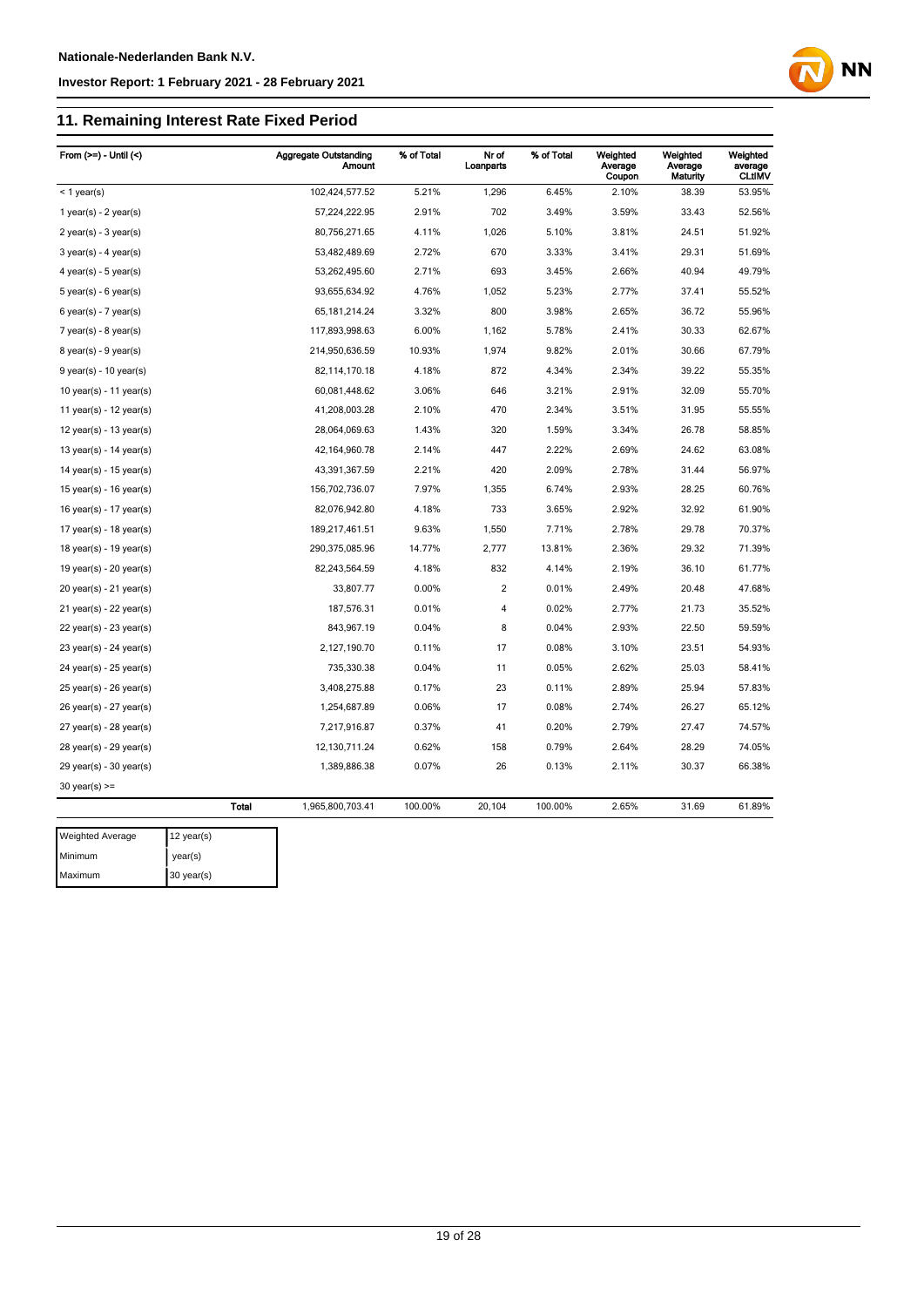## **12. Interest Payment Type**

|                |       | <b>Aggregate Outstanding</b><br>Amount | % of Total | Nr of<br>Loanparts | % of Total | Weighted<br>Average<br>Coupon | Weighted<br>Average<br>Maturity | Weighted<br>average<br><b>CLtIMV</b> |
|----------------|-------|----------------------------------------|------------|--------------------|------------|-------------------------------|---------------------------------|--------------------------------------|
| Fixed          |       | 1,957,976,599.19                       | 99.60%     | 19.917             | 99.07%     | 2.65%                         | 31.69                           | 61.91%                               |
| Floating       |       | 7.824.104.22                           | 0.40%      | 187                | 0.93%      | .50%                          | 30.69                           | 56.90%                               |
| <b>Unknown</b> |       |                                        |            |                    |            |                               |                                 |                                      |
|                | Total | 1.965.800.703.41                       | 100.00%    | 20.104             | 100.00%    | 2.65%                         | 31.69                           | 61.89%                               |

**NN**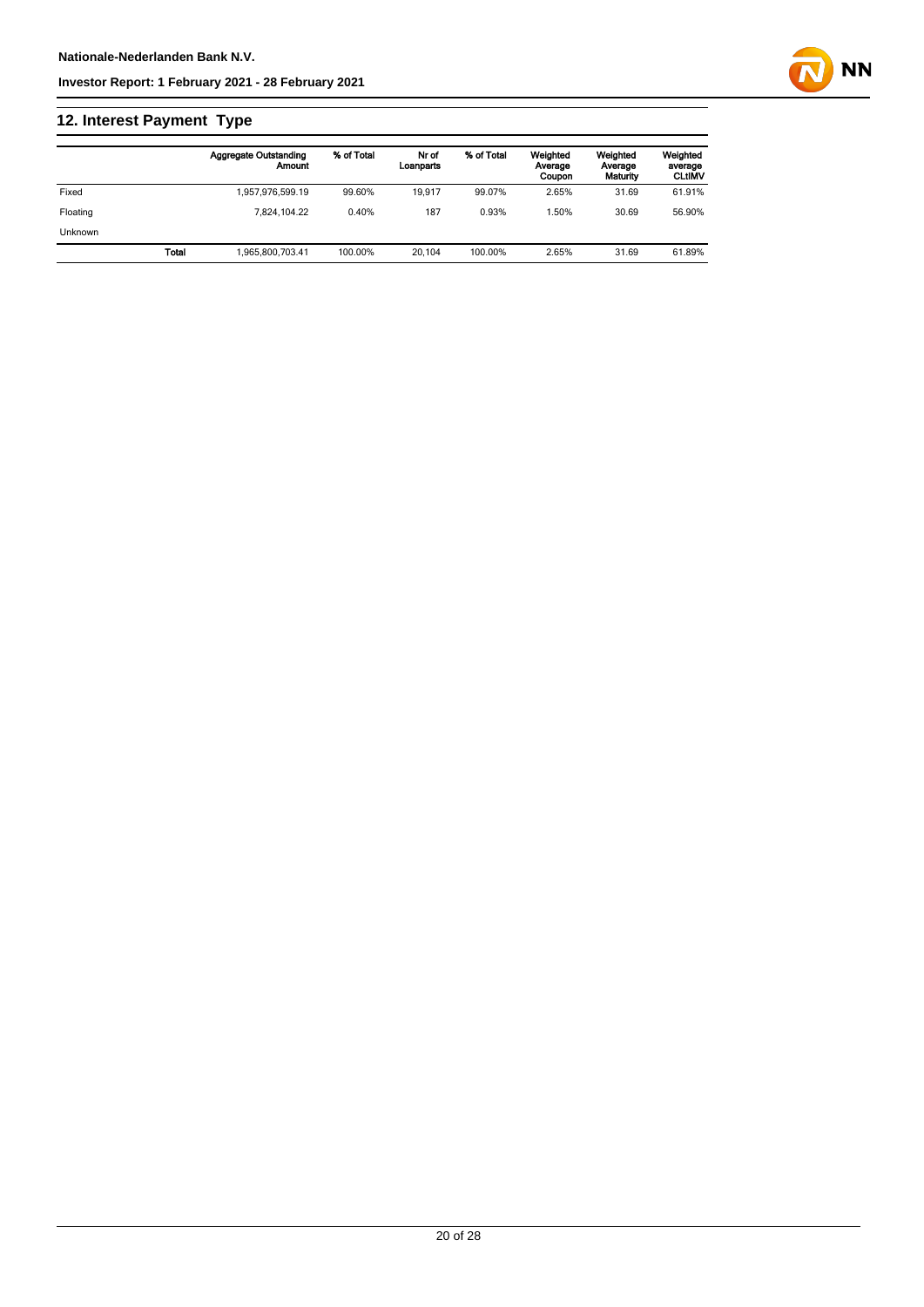

## **13. Property Description**

| Description      |              | <b>Aggregate Outstanding</b><br>Amount | % of Total | Nr of<br><b>Borrowers</b> | % of Total | Weighted<br>Average<br>Coupon | Weighted<br>Average<br>Maturity | Weighted<br>average<br><b>CLtIMV</b> |
|------------------|--------------|----------------------------------------|------------|---------------------------|------------|-------------------------------|---------------------------------|--------------------------------------|
| Flat / Apartment |              | 207,500,791.16                         | 10.56%     | 1.140                     | 12.86%     | 2.41%                         | 32.34                           | 62.08%                               |
| House            |              | 1.744.930.267.96                       | 88.76%     | 7.677                     | 86.57%     | 2.68%                         | 31.57                           | 61.91%                               |
| Shop/House       |              | 13.369.644.29                          | 0.68%      | 51                        | 0.58%      | 2.54%                         | 36.76                           | 56.06%                               |
|                  | <b>Total</b> | 1.965.800.703.41                       | 100.00%    | 8.868                     | 100.00%    | 2.65%                         | 31.69                           | 61.89%                               |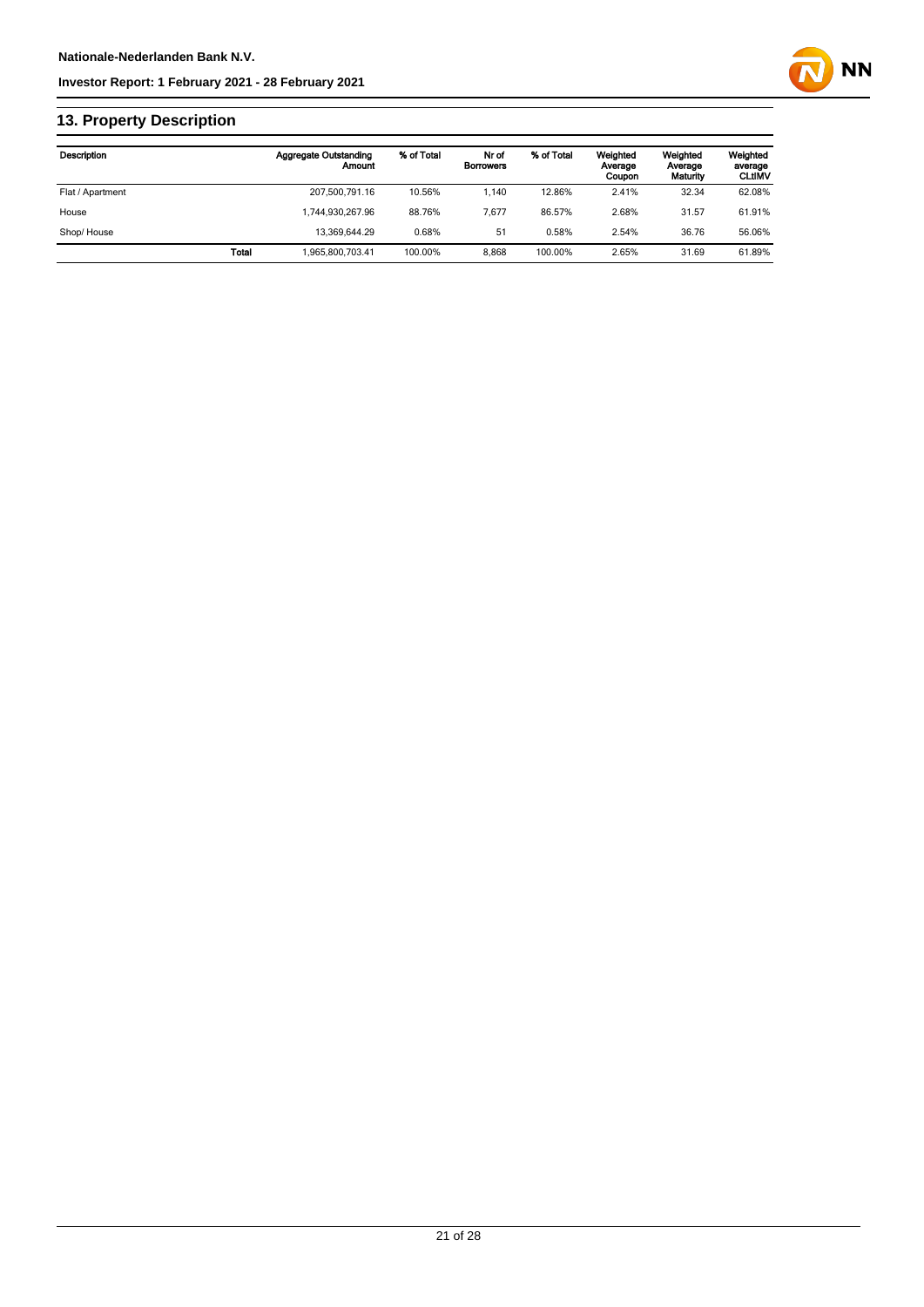

## **14. Geographical Distribution (by province)**

| Province      | <b>Aggregate Outstanding</b> | % of Total<br>Amount | Nr of<br><b>Borrowers</b> | % of Total | Weighted<br>Average<br>Coupon | Weighted<br>Average<br>Maturity | Weighted<br>average<br><b>CLtIMV</b> |
|---------------|------------------------------|----------------------|---------------------------|------------|-------------------------------|---------------------------------|--------------------------------------|
| Drenthe       | 46,332,791.62                | 2.36%                | 240                       | 2.71%      | 2.62%                         | 30.46                           | 65.34%                               |
| Utrecht       | 155,860,503.45               | 7.93%                | 622                       | 7.01%      | 2.66%                         | 31.62                           | 59.00%                               |
| Zeeland       | 42,893,280.57                | 2.18%                | 238                       | 2.68%      | 2.80%                         | 31.30                           | 60.85%                               |
| Zuid-Holland  | 533,433,080.54               | 27.14%               | 2,392                     | 26.97%     | 2.66%                         | 31.19                           | 60.93%                               |
| Flevoland     | 59,295,145.33                | 3.02%                | 287                       | 3.24%      | 2.55%                         | 29.97                           | 63.66%                               |
| Friesland     | 47,734,195.01                | 2.43%                | 251                       | 2.83%      | 2.61%                         | 34.10                           | 66.97%                               |
| Gelderland    | 218,961,952.30               | 11.14%               | 963                       | 10.86%     | 2.64%                         | 30.77                           | 64.41%                               |
| Groningen     | 50,670,329.99                | 2.58%                | 281                       | 3.17%      | 2.51%                         | 33.82                           | 64.79%                               |
| Limburg       | 80,533,811.35                | 4.10%                | 442                       | 4.98%      | 2.69%                         | 31.09                           | 64.13%                               |
| Noord-Brabant | 302,794,882.95               | 15.40%               | 1,334                     | 15.04%     | 2.69%                         | 31.42                           | 63.35%                               |
| Noord-Holland | 318,099,146.77               | 16.18%               | 1,266                     | 14.28%     | 2.63%                         | 32.95                           | 58.17%                               |
| Overijssel    | 108,979,061.37               | 5.54%                | 551                       | 6.21%      | 2.59%                         | 33.20                           | 65.18%                               |
| Unspecified   | 212,522.16                   | 0.01%                | 1                         | 0.01%      | 2.33%                         | 27.58                           | 80.58%                               |
|               | Total<br>1,965,800,703.41    | 100.00%              | 8,868                     | 100.00%    | 2.65%                         | 31.69                           | 61.89%                               |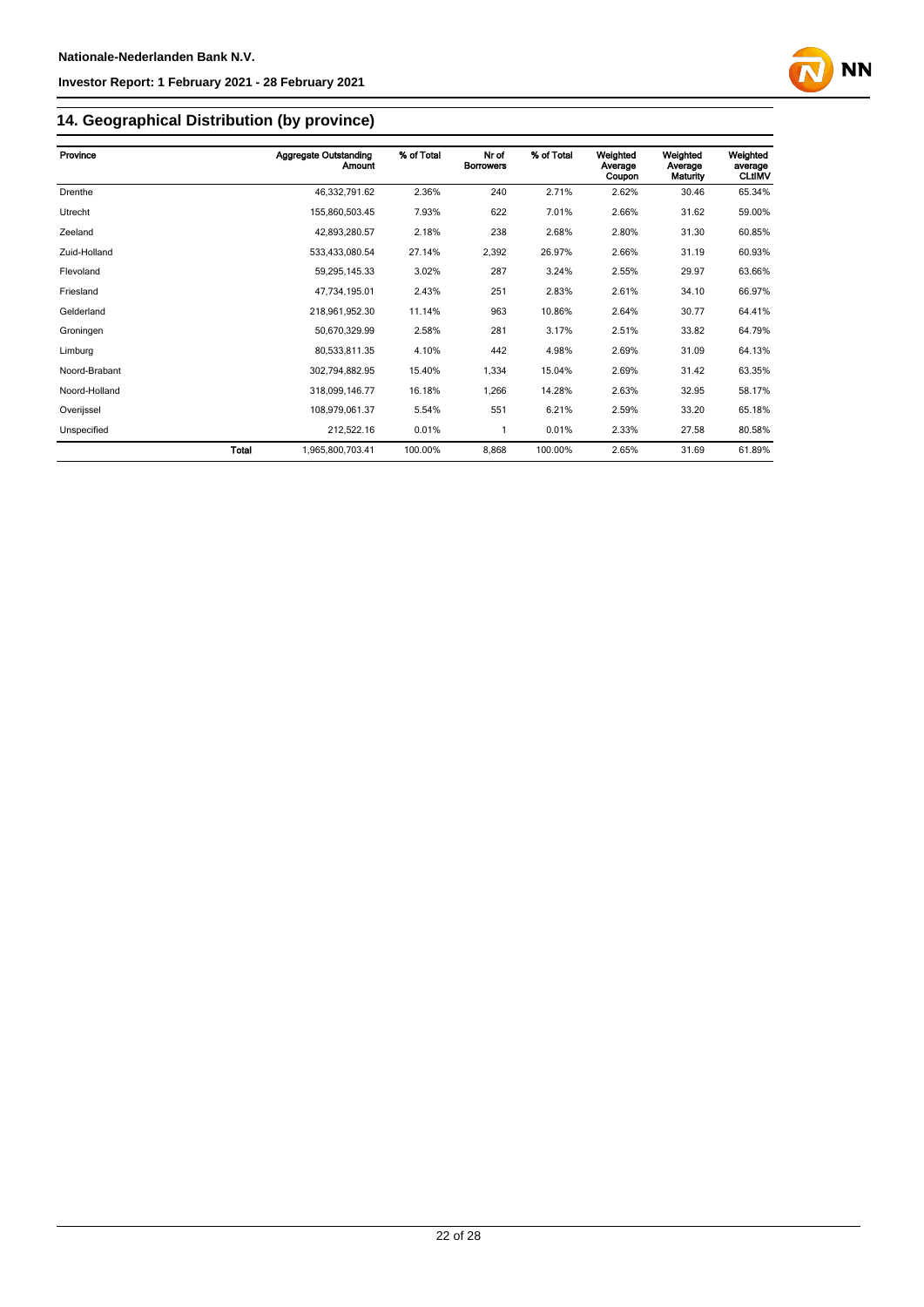

## **15. Occupancy**

| Description    | <b>Aggregate Outstanding</b><br>Amount | % of Total | Nr of<br><b>Borrowers</b> | % of Total | Weighted<br>Average<br>Coupon | Weighted<br>Average<br>Maturity | Weighted<br>average<br><b>CLtIMV</b> |
|----------------|----------------------------------------|------------|---------------------------|------------|-------------------------------|---------------------------------|--------------------------------------|
| Owner Occupied | 1,965,800,703.41                       | 100.00%    | 8,868                     | 100.00%    | 2.65%                         | 31.69                           | 61.89%                               |
| Buy-to-let     |                                        |            |                           |            |                               |                                 |                                      |
| Unknown        |                                        |            |                           |            |                               |                                 |                                      |
| Total          | 1,965,800,703.41                       | 100.00%    | 8,868                     | 100.00%    | 2.65%                         | 31.69                           | 61.89%                               |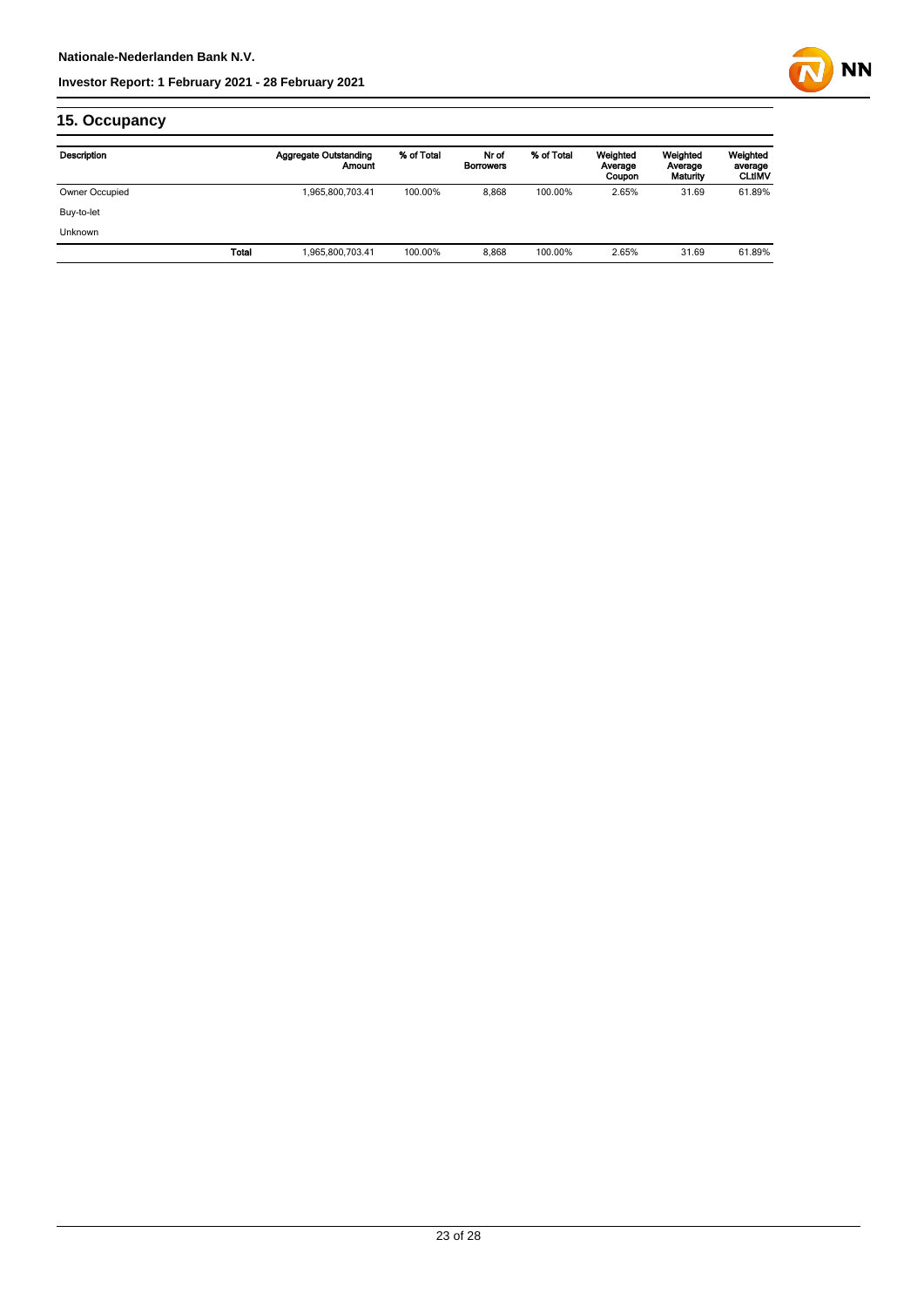

## **16. Loanpart Payment Frequency**

| Description | <b>Aggregate Outstanding</b><br><b>Amount</b> | % of Total | Nr of<br>Loanparts | % of Total | Weighted<br>Average<br>Coupon | Weighted<br>Average<br>Maturity | Weighted<br>average<br><b>CLtIMV</b> |
|-------------|-----------------------------------------------|------------|--------------------|------------|-------------------------------|---------------------------------|--------------------------------------|
| Half-yearly |                                               |            |                    |            |                               |                                 |                                      |
| Yearly      |                                               |            |                    |            |                               |                                 |                                      |
| Quarterly   |                                               |            |                    |            |                               |                                 |                                      |
| Monthly     | 1,965,800,703.41                              | 100.00%    | 20.104             | 100.00%    | 2.65%                         | 31.69                           | 61.89%                               |
| Unknown     |                                               |            |                    |            |                               |                                 |                                      |
|             | Total<br>1,965,800,703.41                     | 100.00%    | 20,104             | 100.00%    | 2.65%                         | 31.69                           | 61.89%                               |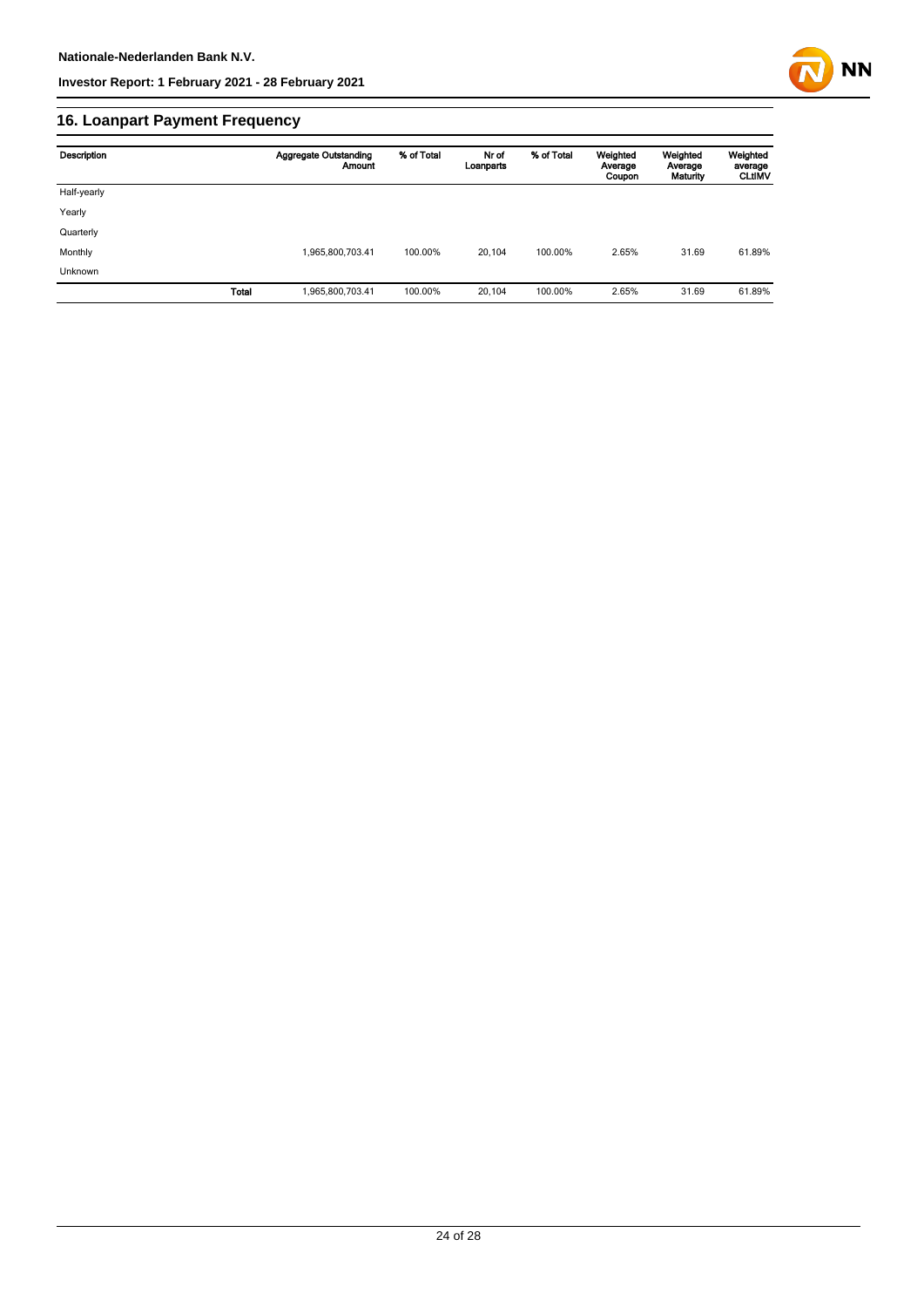

## **17. Guarantee Type**

|                      | <b>Aggregate Outstanding</b><br>Amount | % of Total | Nr of Loans | % of Total | Weighted<br>Average<br>Coupon | Weighted<br>Average<br>Maturity | Weighted<br>average<br><b>CLtIMV</b> |
|----------------------|----------------------------------------|------------|-------------|------------|-------------------------------|---------------------------------|--------------------------------------|
| <b>NHG Guarantee</b> | 544,884,923.82                         | 27.72%     | 3.294       | 37.14%     | 2.56%                         | 27.93                           | 64.01%                               |
| Non-NHG Guarantee    | 1.420.915.779.59                       | 72.28%     | 5.574       | 62.86%     | 2.69%                         | 33.13                           | 61.08%                               |
| <b>Unknown</b>       |                                        |            |             |            |                               |                                 |                                      |
|                      | Total<br>1.965.800.703.41              | 100.00%    | 8.868       | 100.00%    | 2.65%                         | 31.69                           | 61.89%                               |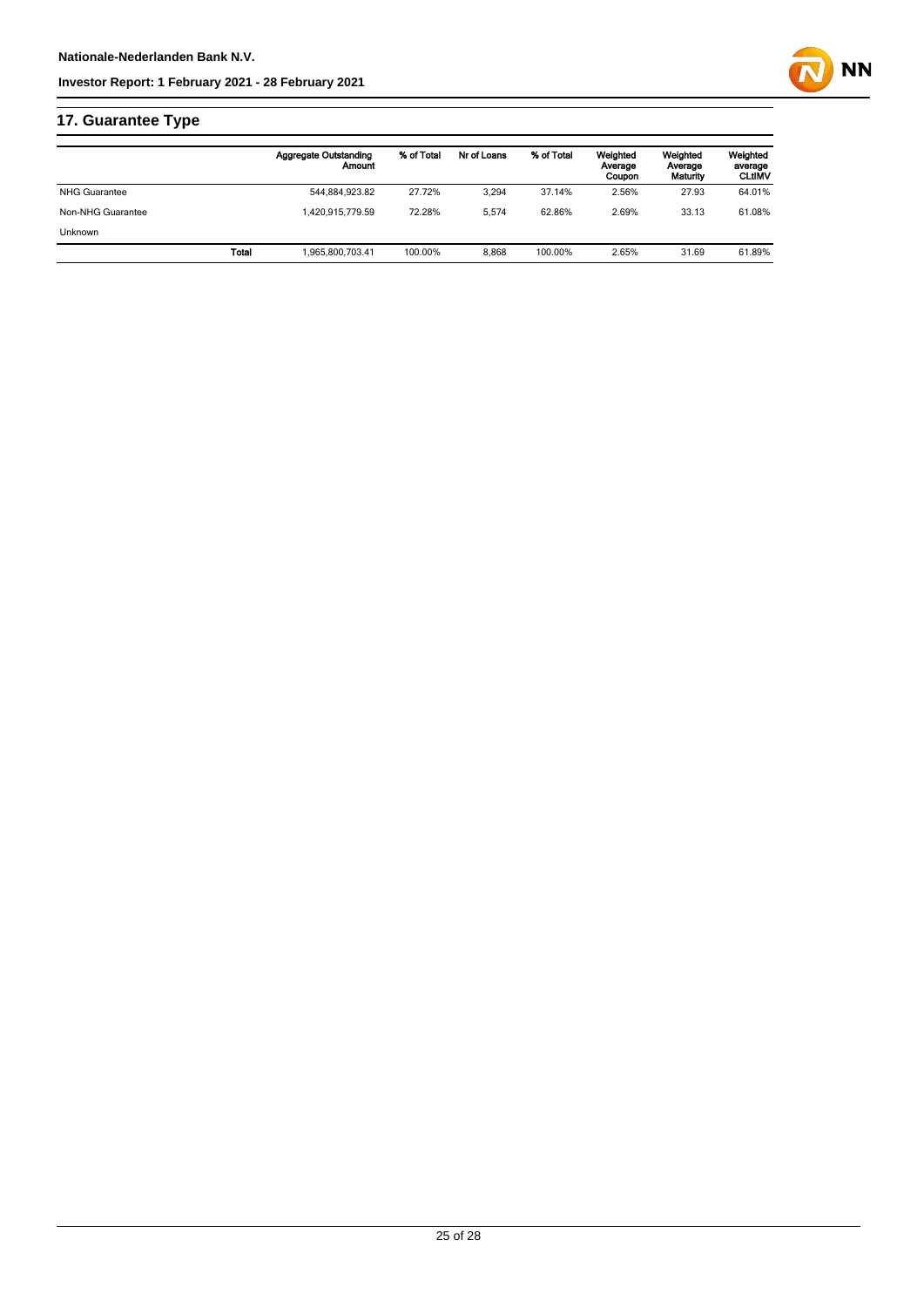#### **Glossary**



**Term Definition / Calculation** A Min (a, b), where (a) is the sum of the Adjusted Current Balances and (b) is the sum of the Asset Percentage of Current Balance -/a (alfa) of all Mortgage Receivables; ACT Asset Cover Test; Adjusted Current Balance Mortgage Receivable (Adjusted Current Balance" of a Mortgage Receivable is the lower of: (i) the Current Balance of such Mortgage Receivable<br>minus a (alfa); and (ii) the LTV Cut-Off Percentage of t Asset Percentage entity and the S8.5% or such other percentage figure as is determined from time to time in accordance with the Asset Monitoring Agreement; Assumed Mortgage Interest Rate The expected mortgage interest rate to be offered by the Servicer (acting on behalf of the CBC) in relation to Mortgage Loans which have an interest rate reset, which interest rate will be notified by the Servicer to the CBC and the Rating Agency from time to time; means available liquid assets on reserved accounts of the CBC, plus interest payments and principal repayments from the<br>underlying assets (including derivatives) to which the CBC is contractually entitled for the following B means the aggregate amount of all Principal Receipts on the Mortgage Receivables up to the end of the immediately preceding calendar month which have not been applied in accordance with the Trust Deed; Base Prospectus The base prospectus dated 18 June 2020 relating to the issue of soft bullet covered bonds, including any supplement and base prospectus updates thereafter; C means the amounts standing to the credit of the Reserve Account; The date falling two (2) Business Days before each CBC Payment Date. The "relevant" Calculation Date in respect of any<br>Calculation Period will be the first Calculation Date falling after the end of that period and the "rel of any CBC Payment Date will be the last Calculation Date prior to that CBC Payment Date; CBC Account Bank Bank Book Bank BOO Bank N.V. in its capacity as CBC Account Bank under the CBC Account Agreement or its successor; Closing Date 18 June 2020 Construction Deposit **In relation to a Mortgage Loan**, that part of the Mortgage Loan which the relevant Borrower requested to be disbursed into a blocked account held in his name with the relevant Originator, the proceeds of which can only be applied towards construction of, or improvements to, the relevant Mortgaged Asset; Credit Rating **An assessment of the credit worthiness of the notes or counterparties, assigned by the Rating Agency;** Current Balance **In relation to an Eligible Receivable at any date**, the Net Outstanding Principal Amount, excluding Accrued Interest and Arrears of **Interest** Current Loan to Indexed Market Value (CLTIMV) Current Balance divided by the Indexed Valuation; Current Loan to Original Market Value (CLTOMV) Current Balance divided by the Original Market Value; Cut-off date The last day of the month immediately preceding the date on which the Investor Report is published; D means the aggregate outstanding principal balance of all Transferred Collateral in Substitution Assets; Eligible Collateral Euro denominated cash and/or Substitution Assets; Index The index of increases or decreases, as the case may be, of house prices issued by the Dutch land registry (kadaster) in relation to residential properties in the Netherlands; In relation to any Mortgaged Asset at any date: (a) where the Original Market Value of that Mortgaged Asset is equal to or greater<br>than the Price Indexed Valuation as at that date, the Price Indexed Valuation, or (b) where percentage is required or sufficient from time to time for the Covered Bonds to qualify as "covered bonds" as defined in the Capital<br>Requirements Directive and the Issuer wishes to apply such different percentage, then suc Interest Rate Fixed Period Period **Period For the Current interest rate on the Mortgage Receivable remains unchanged** Interest Rate Swap **An interest rate swap transaction that forms part of an Interest Swap Agreement.** Interest Reserve Required Amount (A) the positive difference, if any, between (i) the aggregate amount of Scheduled Interest for all Series<br>outstanding and (ii) the aggregate amount of interest to be received under the str which is subject to a Participation, an amount equal to the net amount received or recovered multiplied by the applicable when is subject to a t **IRS** IRS INTEREST RATE SWAP Issuer the Nationale-Nederlanden Bank N.V., a public company with limited liability (naamloze vennootschap) organised under the laws of the Netherlands and established in The Hague, the Netherlands; For each Mortgage Receivable its Current Balance minus the LTV Cut-Off Percentage of its Indexed Valuation provided that if the result is negative, L shall be zero and if the result exceeds α (alpha), L shall equal α (alpha); Legally Required Minimum OC Means the minimum level of overcollateralization of 5% or such other percentage as may be required from time to time by the CB Regulations. This means that the total outstanding balance of the cover assets in the pool must be 105% of the total amount of outstanding covered bonds (both excluding accrued interest) ; Loan Part(s) **Community** Community Communists; One or more of the loan parts (leningdelen) of which a Mortgage Loan consists; 80% for all Mortgage Receivables or such other percentage as may be notified to the Rating Agency from time to time in respect of<br>the relevant Mortgage Receivables, or such lower percentage as is (a) required from time to covered bonds as defined in the Capital Requirements Directive or (b) otherwise determined from time to time in accordance with the Asset Monitoring Agreement; Mandatory Liquidity Required Amount<br>ensure compliance with article 40g of the change incompliance with a mount which is at such time required to be maintained by the CBC to<br>ensure compliance with article 40g of the Serve a as calculated on each relevant Calculation Date for the relevant period prescribed by article 40g of the Decree);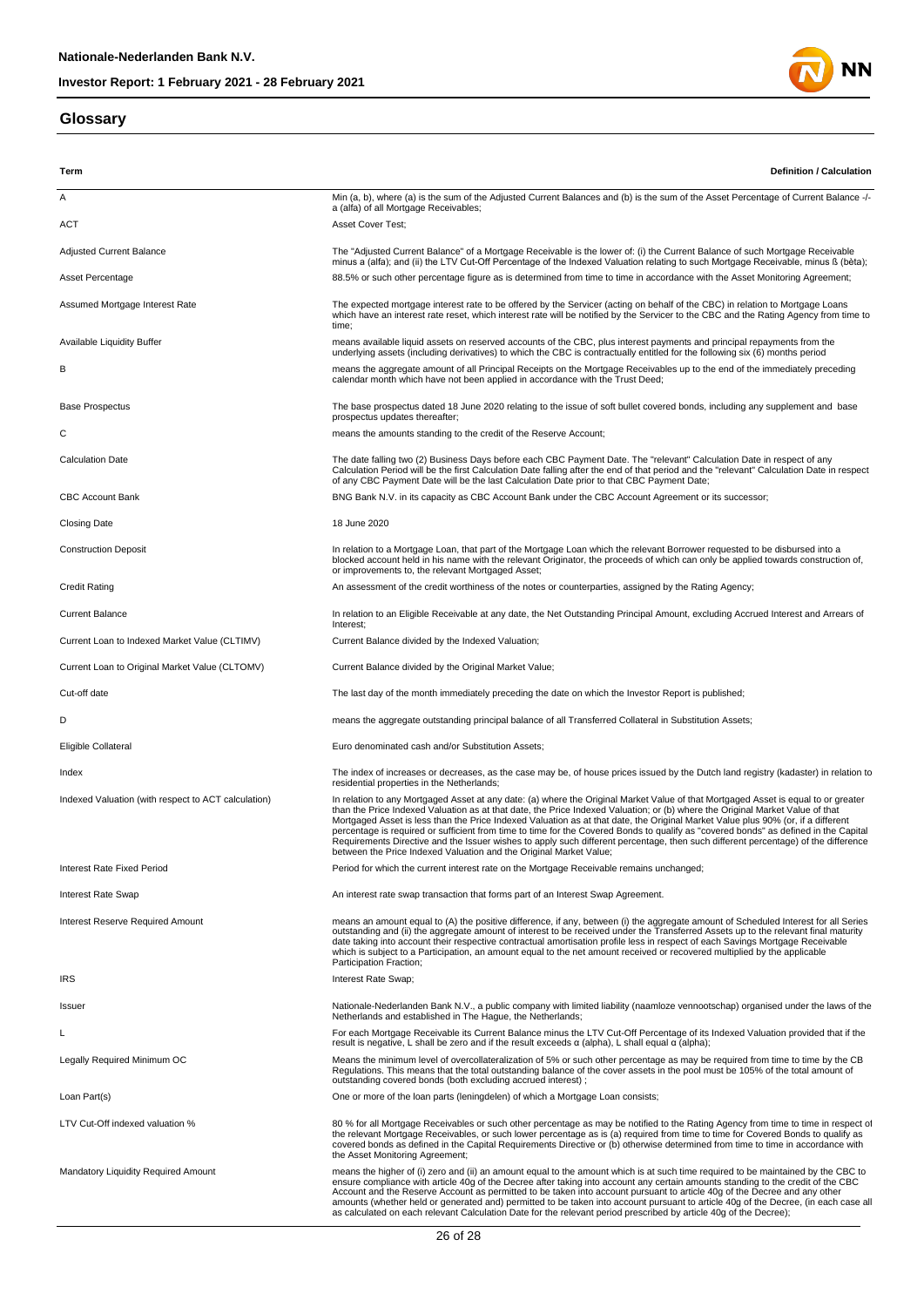

| Term                                | <b>Definition / Calculation</b>                                                                                                                                                                                                                                                                                                                                                                                                                                                                                                                                                                                                                                                                                                                                                                                                                                                                                                                            |
|-------------------------------------|------------------------------------------------------------------------------------------------------------------------------------------------------------------------------------------------------------------------------------------------------------------------------------------------------------------------------------------------------------------------------------------------------------------------------------------------------------------------------------------------------------------------------------------------------------------------------------------------------------------------------------------------------------------------------------------------------------------------------------------------------------------------------------------------------------------------------------------------------------------------------------------------------------------------------------------------------------|
| <b>Maturity Date</b>                | In respect of a Series of Covered Bonds, the date on which the Covered Bonds of such Series are expected to be redeemed at<br>their Principal Amount Outstanding in accordance with the Conditions, as specified in the relevant Final Terms, which date falls no<br>more than 47 years after the Issue Date of such Series.                                                                                                                                                                                                                                                                                                                                                                                                                                                                                                                                                                                                                               |
| Net Outstanding Principal Amount    | In relation to a Mortgage Receivable, at any date, the Outstanding Principal Amount of the relevant Mortgage Loan less (A) if it is a<br>Savings Mortgage Loan or a Savings Investment Mortgage Loan subject to an Insurance Savings Participation, an amount equal to<br>the Insurance Savings Participation on such date and (B) if it is a Bank Savings Mortgage Loan subject to a Bank Savings<br>Participation, an amount equal to the Bank Savings Participation on such date;                                                                                                                                                                                                                                                                                                                                                                                                                                                                       |
| <b>NHG</b>                          | Nationale Hypotheek Garantie: guarantees (""borgtochten"") issued by Stichting Waarborgfonds Eigen Woningen under the terms<br>and conditions of the Nationale Hypotheek Garantie, as amended from time to time;                                                                                                                                                                                                                                                                                                                                                                                                                                                                                                                                                                                                                                                                                                                                           |
| NHG Loan                            | A Mortgage Loan that has the benefit of an NHG guarantee;                                                                                                                                                                                                                                                                                                                                                                                                                                                                                                                                                                                                                                                                                                                                                                                                                                                                                                  |
| Nominal OC                          | The Net Outstanding Principal Amount of all Mortgage Receivables, excluding any Defaulted Receivables, plus (b) the Collateral<br>Market Value of all Transferred Collateral in the form of Substitution Assets plus (c) the cash standing to the credit of the CBC<br>Transaction Account(s), excluding Swap Collateral minus the aggregate Principal Amount Outstanding of the Covered Bonds at the<br>end of such calendar month divided by the aggregate Principal Amount Outstanding of the Covered Bonds at the end of such<br>calendar month;                                                                                                                                                                                                                                                                                                                                                                                                       |
| Non NHG Loan                        | A Mortgage Loan that does not have the benefit of an NHG Guarantee;                                                                                                                                                                                                                                                                                                                                                                                                                                                                                                                                                                                                                                                                                                                                                                                                                                                                                        |
| Occupancy                           | The way the Mortgaged Asset is used (e.g. owner occupied);                                                                                                                                                                                                                                                                                                                                                                                                                                                                                                                                                                                                                                                                                                                                                                                                                                                                                                 |
| <b>Original Market Value</b>        | In relation to any Mortgaged Asset the market value (marktwaarde) given to that Mortgaged Asset by the most recent valuation<br>addressed to the Transferor that transferred the relevant Mortgage Receivable to the CBC or, as applicable, the foreclosure value<br>(executiewaarde) given to that Mortgaged Asset by the most recent valuation addressed to the Transferor that transferred the<br>relevant Mortgage Receivable to the CBC, divided by 0.90 or such other factor as required from time to time by the applicable rules<br>and regulations or any internal requirement of the Transferor in relation thereto;                                                                                                                                                                                                                                                                                                                             |
| Originator                          | Nationale-Nederlanden Levensverzekering Maatschappij N.V. or Nationale-Nederlanden Bank N.V.                                                                                                                                                                                                                                                                                                                                                                                                                                                                                                                                                                                                                                                                                                                                                                                                                                                               |
| <b>Outstanding Principal Amount</b> | In respect of a Relevant Mortgage Receivable, on any date the (then remaining) aggregate principal sum ("hoofdsom") due by the<br>relevant Borrower under the relevant Mortgage Loan, including any Further Advance Receivable transferred to the CBC and, after<br>foreclosure of the Relevant Mortgage Receivable resulting in a loss being realised, zero;                                                                                                                                                                                                                                                                                                                                                                                                                                                                                                                                                                                              |
| <b>Participation Fraction</b>       | means interest and fees and other amounts received by the CBC in respect of the Mortgage Receivables, other than Principal<br>Receipts and less in respect of each Savings Mortgage Receivable which is subject to a Participation, an amount equal to the net<br>amount received or recovered multiplied by the Participation divided by the Outstanding Principal Amount of such Savings<br>Mortgage Receivable;                                                                                                                                                                                                                                                                                                                                                                                                                                                                                                                                         |
| Performing Loans                    | Mortgage Loans which are current and therefore do not show any arrears;                                                                                                                                                                                                                                                                                                                                                                                                                                                                                                                                                                                                                                                                                                                                                                                                                                                                                    |
| Price Indexed Valuation             | In relation to any property at any date means the Original Market Value of that property increased or decreased as appropriate by<br>the increase or decrease in the Index since the date of the Original Market Value;                                                                                                                                                                                                                                                                                                                                                                                                                                                                                                                                                                                                                                                                                                                                    |
| <b>Rating Agency</b>                | Standard & Poors Credit Market Services Europe Limited;                                                                                                                                                                                                                                                                                                                                                                                                                                                                                                                                                                                                                                                                                                                                                                                                                                                                                                    |
| Remaining Tenor                     | The time in years from the end of the reporting period to the maturity date of a Mortgage Loan;                                                                                                                                                                                                                                                                                                                                                                                                                                                                                                                                                                                                                                                                                                                                                                                                                                                            |
| Reserve Account Required Amount     | means (a) until the occurrence of a Reserve Account Trigger Event: an amount equal to the Mandatory Liquidity Required Amount<br>and (b) following the occurrence of a Reserve Account Trigger Event: an amount equal to the higher of (i) the Mandatory Liquidity<br>Required Amount and (ii) the Reserve Trigger Required Amount;                                                                                                                                                                                                                                                                                                                                                                                                                                                                                                                                                                                                                        |
| Reserve Trigger Required Amount     | means an amount equal to (a) the aggregate for all Series of the aggregate Scheduled Interest for each such Series due in the next<br>three following CBC Payment Periods (to the extent that no Swap has been entered into in relation to any Series) plus (b) the<br>anticipated aggregate amount payable in the next three following CBC Payment Periods in respect of the items referred to in<br>paragraphs (a) up to and including (d) of the CBC Priority of Payments, as calculated on each relevant Calculation Date;                                                                                                                                                                                                                                                                                                                                                                                                                             |
| Seasoning                           | Number of years since the origination of the Mortgage Loan Parts to the end of the Reporting Period;                                                                                                                                                                                                                                                                                                                                                                                                                                                                                                                                                                                                                                                                                                                                                                                                                                                       |
| Series                              | A Tranche of Covered Bonds together with any further Tranche or Tranches of Covered Bonds expressed to be consolidated and<br>form a single series with the Covered Bonds of the original Tranche and the terms of which are identical (save for the Issue Date<br>and/or the Interest Commencement Date but including as to whether or not the Covered Bonds are listed);                                                                                                                                                                                                                                                                                                                                                                                                                                                                                                                                                                                 |
| Set-Off                             | Claim that corresponds to a debt to the same borrower, which is not covered by the DGS;                                                                                                                                                                                                                                                                                                                                                                                                                                                                                                                                                                                                                                                                                                                                                                                                                                                                    |
| <b>Substitution Assets</b>          | means the classes of assets denominated in euro from time to time eligible under the CRR and/or the Wft to collateralise covered<br>bonds including (on the date of this Base Prospectus) and subject to certain limitations:(a) exposures to or guaranteed by central<br>governments, central banks or international organisations in accordance with article 129(1)(a) CRR;(b) exposures to or guaranteed<br>by public sector entities, regional governments or local authorities in accordance with article 129(1)(b) CRR;(c) exposures to<br>institutions in accordance with article 129(1)(c) CRR; and (d) exposures for which DNB has waived the application of article 129(1)<br>(c) CRR in accordance with article 129(1) CRR third paragraph, which assets on an aggregate basis are subject to a limit of 20 per<br>cent or such other percentage as required under the Wft. of the aggregate Principal Amount Outstanding of the Covered Bonds: |
| <b>Transferred Collateral</b>       | means any Eligible Collateral transferred or purported to be transferred to the CBC pursuant to the Guarantee Support Agreement,<br>to the extent not redeemed, retransferred, sold or otherwise disposed of by the CBC;                                                                                                                                                                                                                                                                                                                                                                                                                                                                                                                                                                                                                                                                                                                                   |
| Ζ                                   | An amount equal to the Interest Cover Required Amount                                                                                                                                                                                                                                                                                                                                                                                                                                                                                                                                                                                                                                                                                                                                                                                                                                                                                                      |
| α (alfa)                            | Gross set-off as determined according to Asset Monitoring Agreement;                                                                                                                                                                                                                                                                                                                                                                                                                                                                                                                                                                                                                                                                                                                                                                                                                                                                                       |
| $\beta$ (beta)                      | For each Mortgage Receivable the lower of (i) the LTV Cut-Off percentage of its indexed valuation and (ii) $\alpha$ minus L                                                                                                                                                                                                                                                                                                                                                                                                                                                                                                                                                                                                                                                                                                                                                                                                                                |